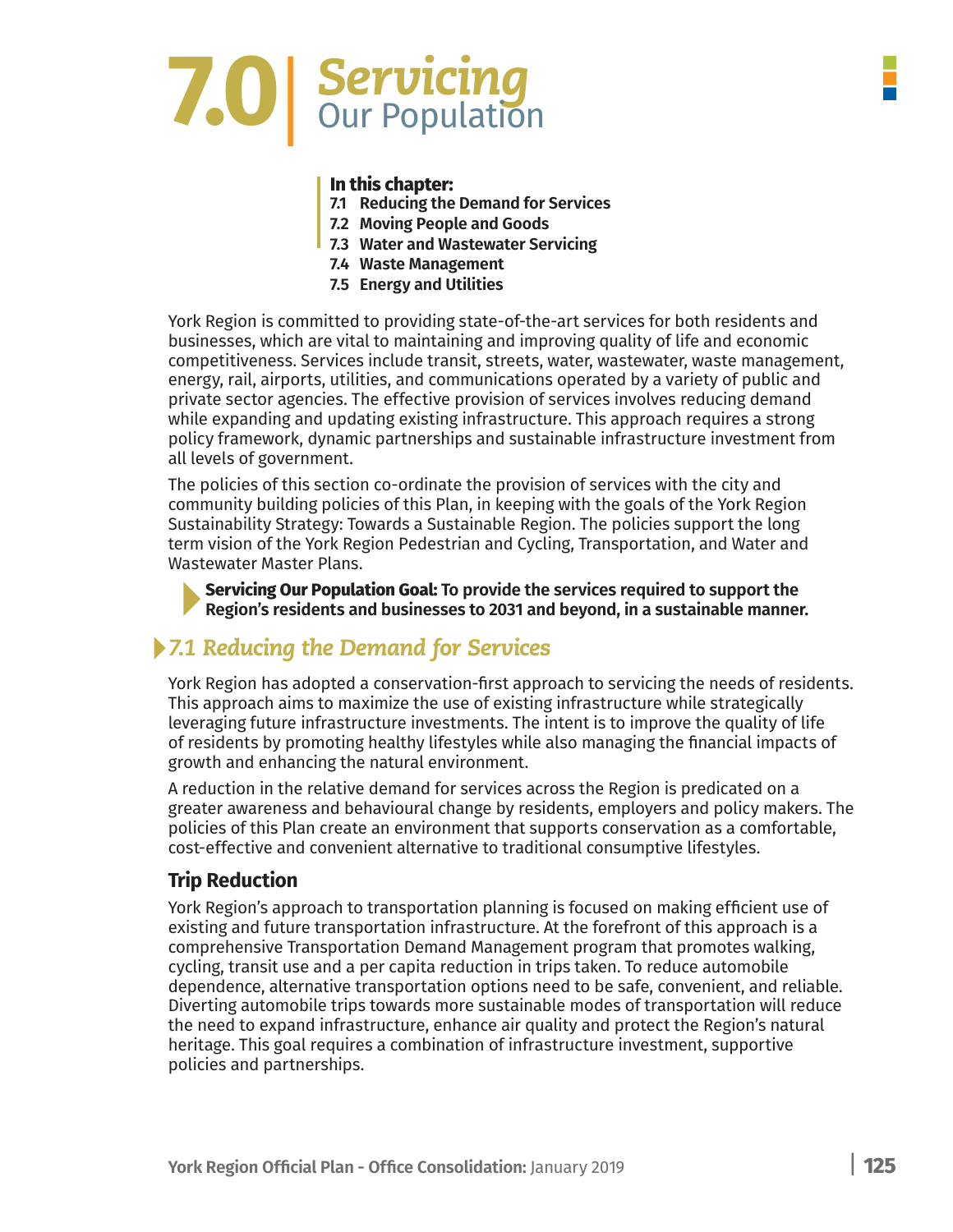

A more compact, mixed-use urban form is required to encourage alternative modes of transportation and to make people, rather than vehicles, the focus of street activity. Changes to the transportation system, land use planning, and Transportation Demand Management policies and programs will help create an environment where walking, cycling and transit are comfortable and convenient ways to reach employment, recreation and cultural destinations in York Region and across the Greater Toronto and Hamilton Area.

**Objective: To reduce automobile dependence by enhancing opportunities for residents and workers to walk, cycle, take transit, and carpool.**



#### **It is the policy of Council:**

**7.1.1** To require that appropriate Transportation Demand Management measures to reduce single occupancy automobile trips are identified in transportation studies and in *development* applications.

**7.1.2** To work with local municipalities, Metrolinx and other stakeholders to support local Smart Commute associations.

**7.1.3** To manage the supply of parking in Regional Centres and Corridors, consistent with the policies in Section 5.4 of this Plan.

**7.1.4** To investigate establishing a Regional Parking Authority or municipal parking authority framework in conjunction with local municipalities.

**7.1.5** To work with local municipalities to develop a co-ordinated approach to parking and parking management, consistent with the parking policies in Chapter 5 of this Plan.

**7.1.6** To work with local municipalities to update the York Region Transit-Oriented Development Guidelines to provide greater emphasis on trip reduction and to identify key benchmarks and targets.

**7.1.7** To require new *development* applications to demonstrate how the proposed development is transit-oriented. The York Region Transit-Oriented Development Guidelines provide guidance on how to address this policy.

**7.1.8** To work with developers to provide all new-home buyers with information on available pedestrian, cycling and transit facilities and carpooling options within the community, including local transit routes and schedules.

**7.1.9** To require that new institutional, commercial and industrial *development* applications include a Transportation Demand Management strategy that considers preferential carpool parking, bicycle facilities, employee transit passes, and alternative work arrangements.

**7.1.10** To work with institutional, commercial and industrial employers to undertake Transportation Demand Management strategies to encourage preferential carpool parking, bicycle facilities, employee transit passes, and alternative work arrangements.

**7.1.11** To require local municipalities to adopt land use and site design policies that promote sustainable modes of transportation, including walking, cycling, transit, and carpooling.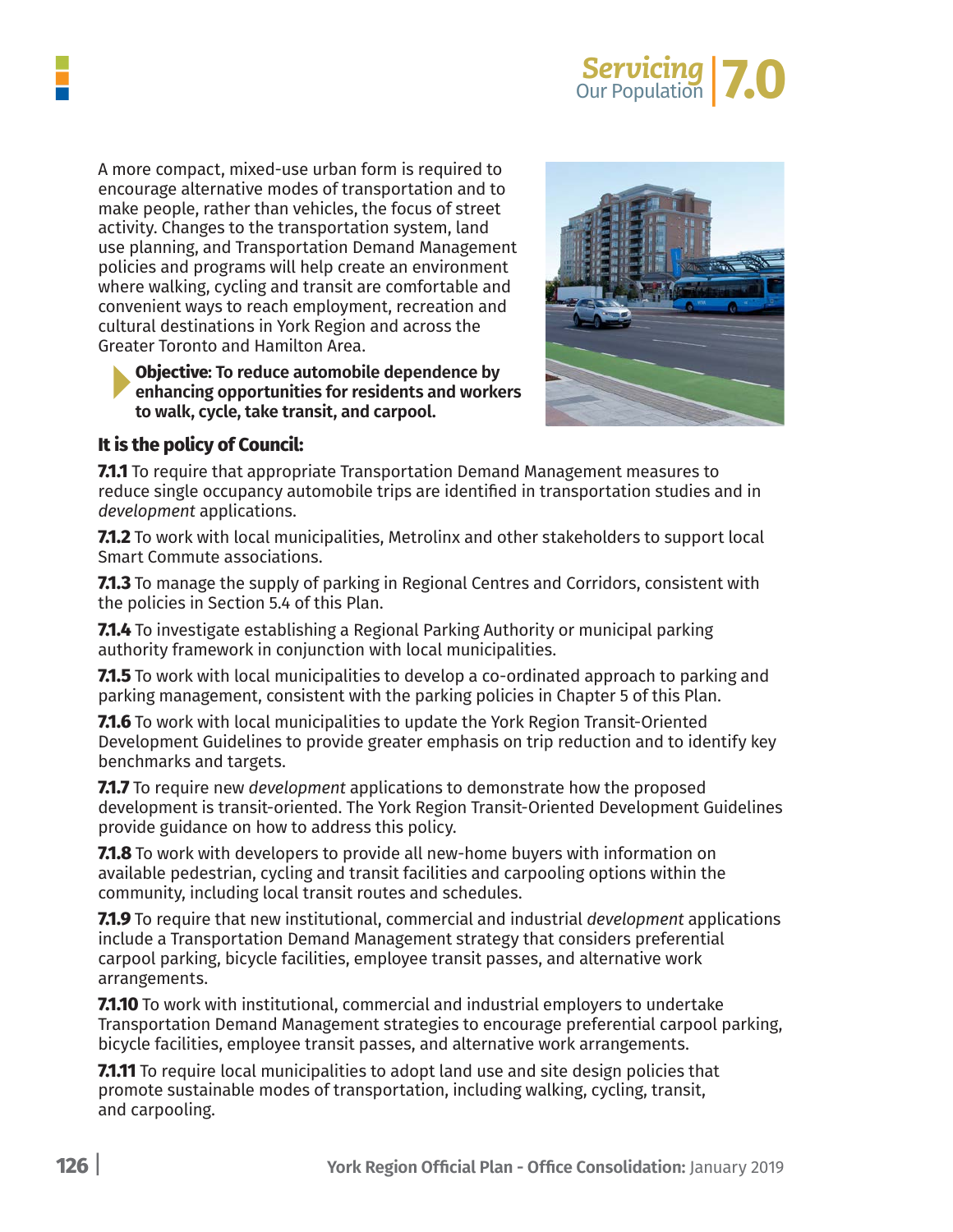

**7.1.12** To implement transit pass bulk-buying programs for employers and to encourage employers to provide transit passes in lieu of parking.

**7.1.13** To partner with the Province and Metrolinx to provide transit service to carpool lots along 400-series highways.

**7.1.14** To promote, in partnership with Smart Commute, employer-based initiatives and policies that reduce the need for peak-period trips, including alternative work arrangements, transit incentives, and carpooling.

**7.1.15** To encourage retailers and community facilities to provide discounts and incentives to those using transit and active forms of transportation.

**7.1.16** To develop a discounted university and college transit pass program in partnership with educational institutions.

**7.1.17** To partner with Metrolinx, the private sector and non-governmental agencies to deliver real-time information on commuting options.

**7.1.18** To explore and leverage opportunities for funding from the Province and Federal government, as well as from other funding sources, for Transportation Demand Management measures and programs.

#### *Alternative work arrangements and incentive programs include:*

- *∙ Telework Allowing staff to occasionally work from home using internet technology*
- *∙ Compressed Work Week Working longer days to earn regular time off and reduce trips to work*
- *∙ Flex time - Shifting the start and end of the work day to avoid peak period travel.*
- *∙ Employer-discounted transit passes*
- *∙ Preferential parking spaces for carpoolers*

#### **Water Conservation and Efficiency**

Water conservation and efficiency measures are essential components of York Region's long term water supply strategy. These measures help to meet new demand in a costeffective manner. The savings resulting from water conservation and efficiency measures assist in deferring other more costly capital projects.

York Region's Water for Tomorrow Program is a comprehensive water conservation and efficiency program that aims to lower demand for water, increase the efficiency of water infrastructure through leakage reduction, provide water audits for large water users, retrofit residential and commercial buildings, and provide education and outreach. This program demonstrates York Region's commitment to water conservation and efficiency.

**Objective: To ensure adequate water resources for today's residents and future generations, through conservation and efficiency.**

#### **It is the policy of Council:**

**7.1.19** To develop a long term, innovative strategy for water conservation and efficiency.

**7.1.20** To update and implement the York Region 10-Year Water Efficiency Master Plan to ensure long term water efficiency, conservation, cost savings, and public education.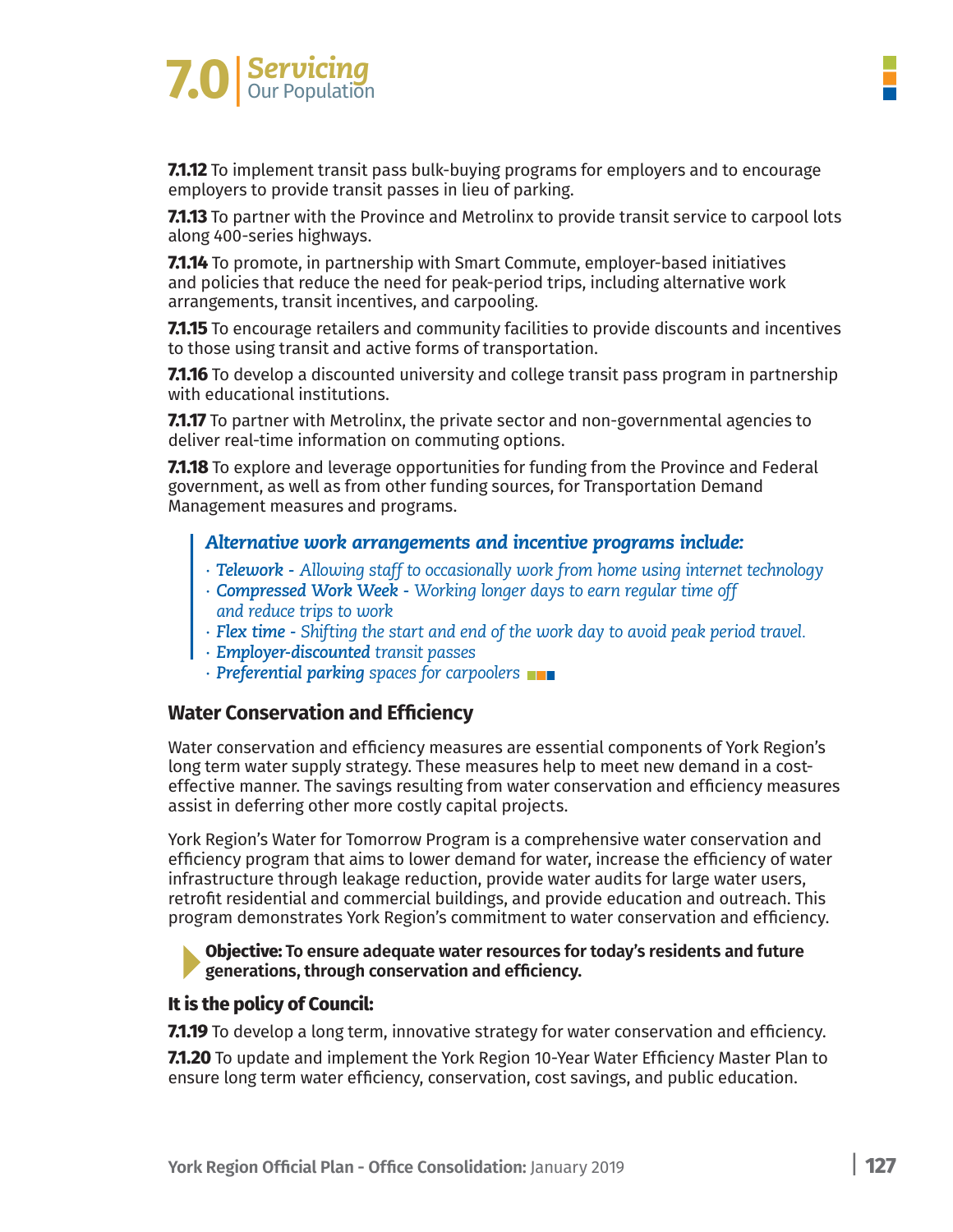

**7.1.21** To investigate full cost pricing of water, in co-operation with local municipalities, to encourage water conservation and facilitate system improvements.

**7.1.22** To pursue with local municipalities and conservation authorities the implementation of water efficiency innovations such as water reuse systems, rainwater harvesting and innovative stormwater management.

**7.1.23** To investigate innovative wastewater treatment technologies and approaches including grey water reuse, naturalized wastewater treatment and water recycling in residential, commercial, institutional and industrial uses.

**7.1.24** To reduce the amount of water used in the Region's construction projects.

*Water for Tomorrow Successes Since 1998:*

- *∙ Over 20-million litres of water savings per day (enough to supply a town of 70,000 people)*
- *∙ Reduction of 14,375 tonnes per year of carbon dioxide emissions*
- *∙ Over 350,000 water-efficient fixtures installed*
- *∙ Over 1,800 kilometres of municipal watermains tested for leakage*
- *∙ Over 8,000 water-efficient landscape audits completed*
- *∙ Over 37,000 students have attended the annual York Children's Water Festival*
- *∙ Recipient of numerous national and international awards*

### *7.2 Moving People and Goods*

#### **Active Transportation**

York Region is committed to implementing a comprehensive, active transportation network. The Region's approach to transportation planning is focused on trip reduction, providing transportation choices and a shift to more sustainable modes of transportation such as walking, cycling and transit. Active transportation provides significant environmental, health and economic benefits, including reduced traffic congestion, improved air quality, reduced infrastructure and user costs, and increased street safety.

Improving opportunities for active transportation such as walking and cycling and reducing automobile traffic can help make communities more liveable by creating an environment that is pleasant and safe with less noise and pollution. This can help to encourage more social interaction within a neighbourhood and create a stronger sense of community.

#### *Active Transportation includes:*

| · Walking               | • Cycling                                         |
|-------------------------|---------------------------------------------------|
| $\cdot$ Wheeling        | · Any other human-powered form of transportation, |
| $\cdot$ Skateboarding   | including a combination of walking or cycling     |
| $\cdot$ In-line skating | with public transit.                              |

*People will consider walking and cycling for recreational or utilitarian purposes only if these activities are convenient, safe and comfortable.*

*York Region Pedestrian and Cycling Master Plan*

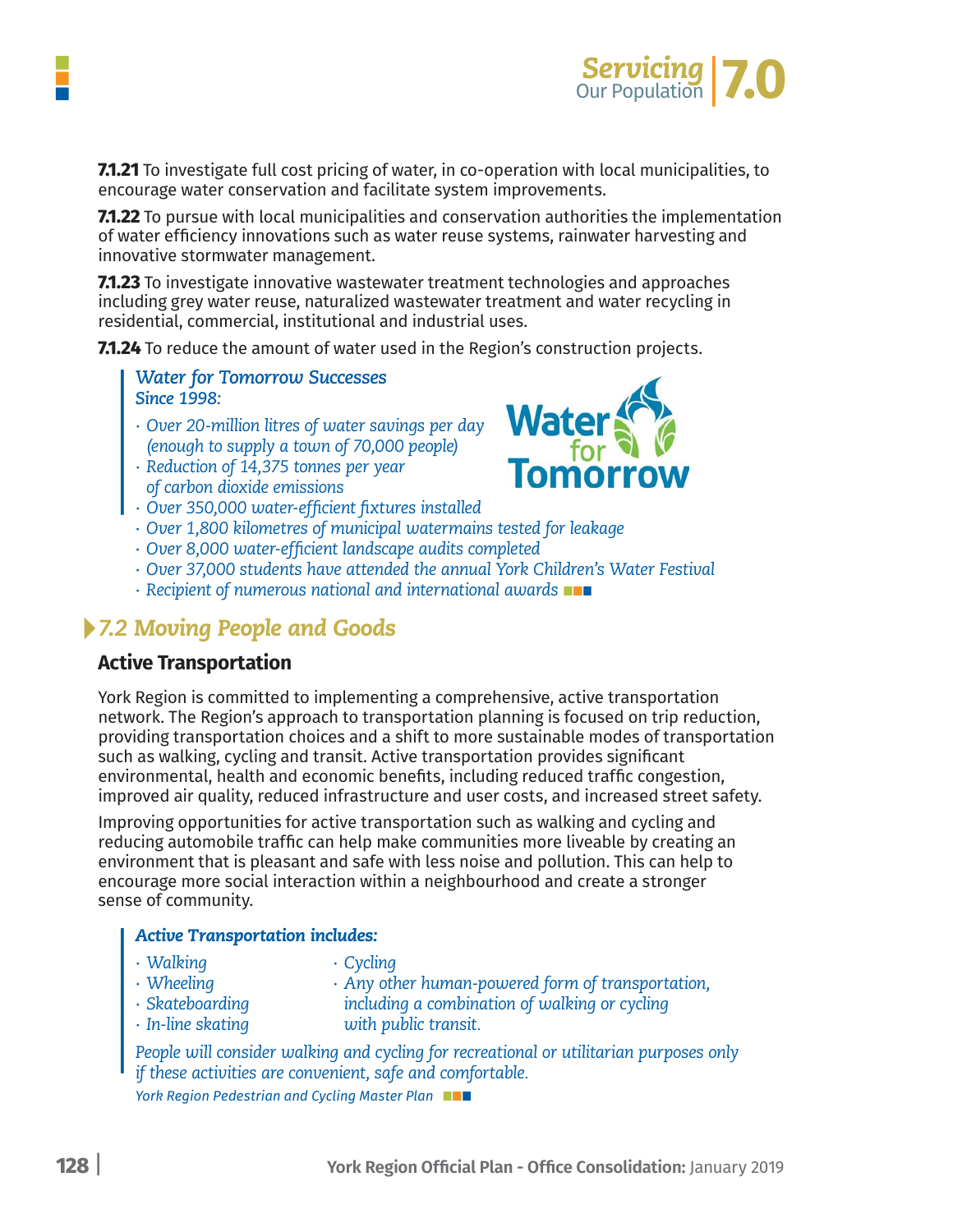# *Servicing* **7.0**|Our Population

#### **Objective: To create an active transportation system and programs that encourage walking, cycling and the use of public transit.**

#### **It is the policy of Council:**

**7.2.1** To implement the Regional Cycling Network shown on Map 10.

**7.2.2** To update the York Region Pedestrian and Cycling Master Plan at least every 5 years, concurrent with the 5-year review of this Plan.

**7.2.3** To apply the York Region Pedestrian and Cycling Master Plan's Planning and Design Guidelines in the implementation of the Regional pedestrian and cycling network.

**7.2.4** To develop an integrated Regional cycling network connecting people to places of recreation, services and employment and transit.

**7.2. 5** To provide safe, comfortable and accessible pedestrian and cycling facilities that meet the needs of York Region's residents and workers, including children, youth, seniors and people with disabilities.

**7.2.6** To partner with local municipalities and other stakeholders to implement pedestrian and cycling programs.

**7.2.7** To work with local municipalities to co-ordinate infrastructure within Regional rightsof-way for operating and capital components, including street lighting, sidewalks and cycling facilities.

**7.2.8** To work with local municipalities to provide sidewalks and street lighting on all streets within the Urban Area, and Towns and Villages.

**7.2.9** To ensure the safe year-round operation of Regional pedestrian, cycling and transit facilities through design, signage, enforcement and effective maintenance.

**7.2.10** That the construction of proposed pedestrian and cycling paths will protect and enhance the Regional Greenlands System.

**7.2.11** To integrate pedestrian, cycling and transit activities through improvements such as bicycle racks and storage at transit stops, bicycle racks on buses, and improved access for pedestrians and bicycles at transit stops, stations and terminals.



### **How Children Get to School in York Region**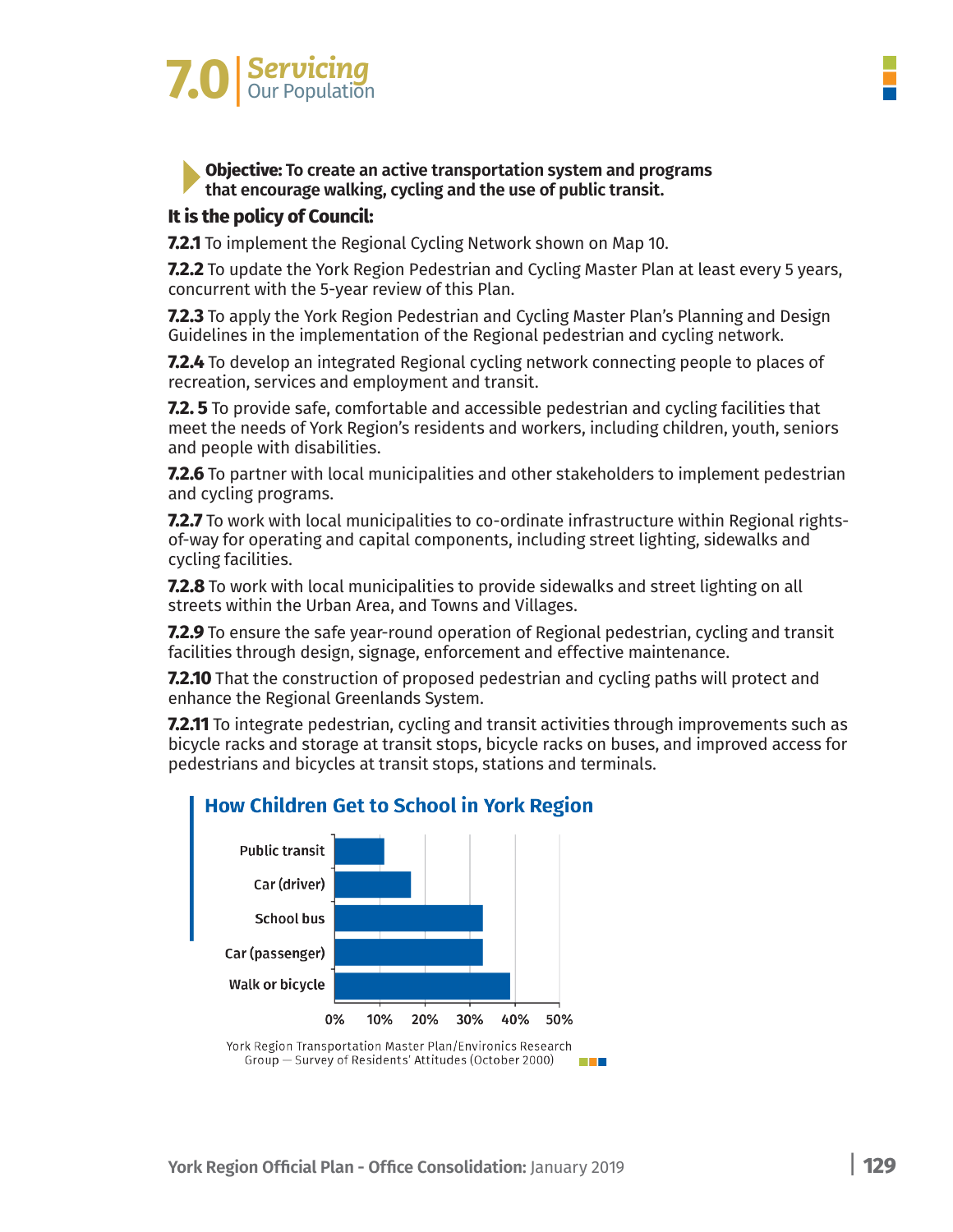

#### **It is the policy of Council:**

**7.2.12** To encourage property owners to provide facilities such as benches, shelters and secure bicycle storage at major destinations, including employment, educational, institutional and shopping locations.

**7.2.13** To co-ordinate Regional and local pedestrian and cycling networks with trail connections to the Regional Greenlands System trails network, where appropriate.

**7.2.14** To develop and promote a continuous pedestrian and cycling path from Lake Simcoe to Lake Ontario in partnership with local municipalities and the City of Toronto.

**7.2.15** To encourage the development and implementation of local municipal pedestrian and cycling master plans.

**7.2.16** To partner with the York Region District and Catholic School Boards to implement the Active and Safe Routes to School program, and to design and locate school campuses to promote walking, cycling and transit as a primary means of transportation.

**7.2.17** To work with the Province, Metrolinx and other partners to develop innovative programs that support active transportation, such as cycling safety training, education and information, bicycle sharing programs and bicycle libraries.

**7.2.18** To encourage the Province and Federal government to provide funding and tools to support the development and promotion of active transportation as part of a healthy, active lifestyle.

#### *Bicycle-friendly facilities for a business may include:*

- *∙ covered and locked spaces or ∙ bicycle wash stations bicycle racks for bicycle storage ∙ showers and lockers*
	-
- *∙ laundry facilities ∙ emergency or pay phones*

#### *and provide information on:*

- 
- *∙ safe cycling ∙ benefits of cycling*
- *∙ bicycle routes ∙ repair shops*
- *∙ bicycle-friendly local businesses*

#### **Transit**

An expanded, comprehensive and interconnected public transit system is required, both to reduce vehicular traffic and to provide access to jobs and services. A well-integrated public transit system in York Region is essential to enhancing the quality of life for residents and workers. A more compact, mixed-use urban form will encourage and support a higher level of transit service, while helping to reduce the overall average trip length required for work, shopping, school, recreation and other purposes. The York Region Transportation Master Plan sets immediate and long term public transit goals that form the basis for the transit network.

The establishment of two subway routes and a series of rapid transit and transit priority corridors are the cornerstones of York Region's transit network. This system complements a comprehensive pedestrian and cycling network, expanded Metrolinx rail and bus service, an aggressive Transportation Demand Management program and the development of transit-supportive complete communities.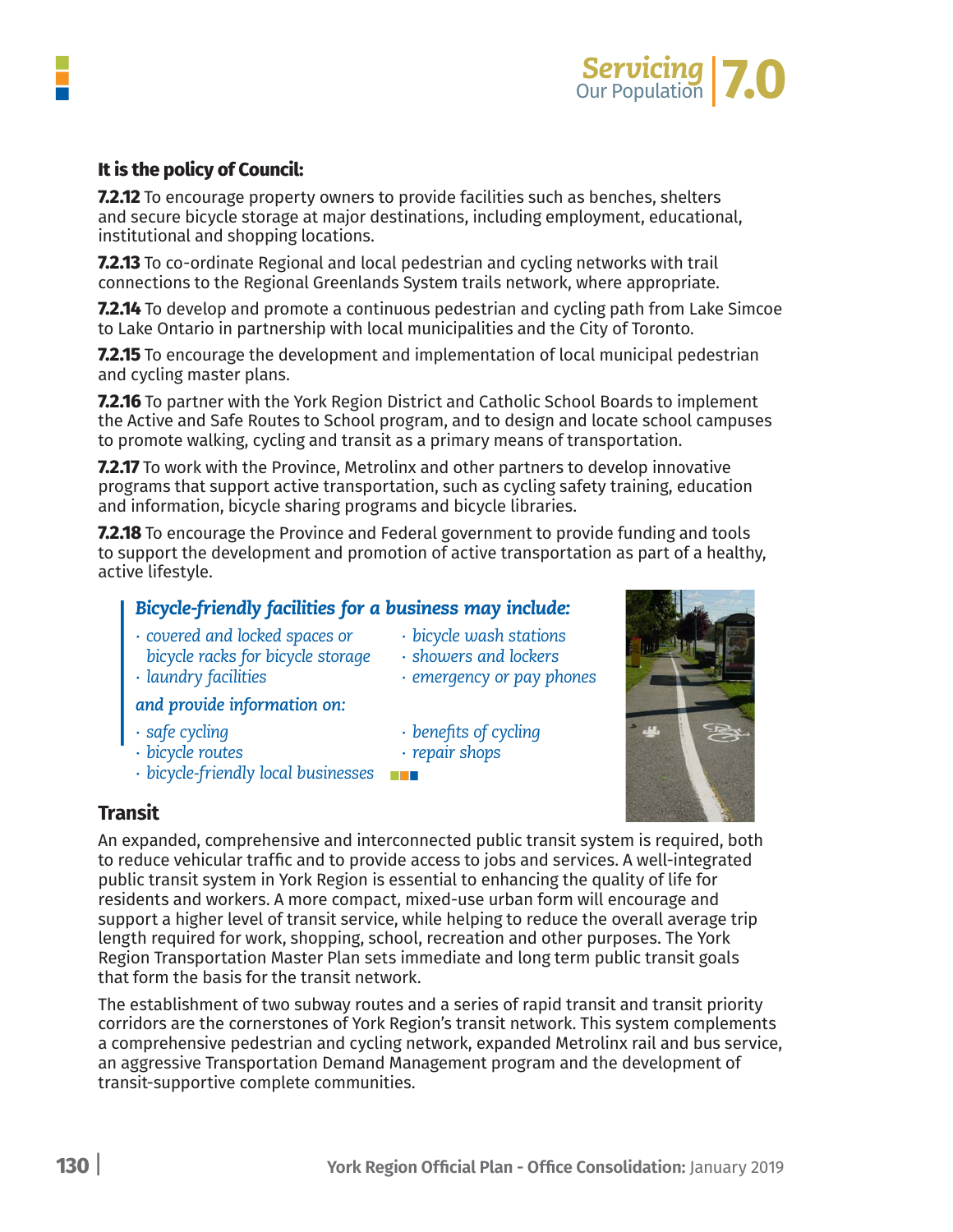# **7.0** Servicing

All major communities within the Region should be linked by public transit. An integrated and co-ordinated public transit system will serve most of the travel needs of potential riders at a reasonable cost.

York Region's continued commitment to improving transit services in partnership with local municipalities, Metrolinx, the Toronto Transit Commission, the Province, Federal government and other stakeholders is consistent with the Places to Grow: Growth Plan for the Greater Golden Horseshoe and with the Metrolinx Regional Transportation Plan: The Big Move.



*The Metrolinx Regional Transportation Plan: The Big Move defines the Regional Centres of Markham, Newmarket, Richmond Hill and Vaughan as Anchor Hubs.*

*Gateway Hubs are identified at the following locations:*

- 
- *∙ Leslie and Highway 7 ∙ Newmarket GO Train Station*
- *∙ Don Mills and Steeles ∙ Jane and Steeles*
	-
- *∙ Yonge and Steeles*

**Objective: To provide transit service that is convenient and accessible to all residents and workers of York Region.**

#### **It is the policy of Council:**

**7.2.19** To recognize transit as a Regional strategic investment priority and a key element of York Region's urban structure.

**7.2.20** To develop effective transit services to connect rural communities.

**7.2.21** To develop transit corridors and related infrastructure necessary to establish the York Region Transit and Viva network as illustrated on Map 11.

**7.2.22** To work with partners to complete the transit network, as illustrated on Map 11, including subway line extensions, Metrolinx enhancements, the 407 Transitway and other rapid transit corridors.

**7.2.23** To ensure communities are planned with the early integration of transit.

**7.2.24** To provide preferential treatment for transit vehicles on Regional streets designated as Regional Transit Priority Network on Map 11, including the construction of *high-occupancy vehicle lanes,* dedicated transit lanes, transit signal priority and other transit priority measures within the right-of-way.

**7.2.25** To achieve higher transit usage by supporting improvements in service, convenient access and good urban design, including the following:

- **a.** minimizing walking distance to planned and existing transit stops through measures such as the provision of walkways, sidewalks and more direct street patterns. The Region will plan to provide transit service so that the distance to a transit stop in the Urban Area is within 500 metres of 90 per cent of residents, and within 200 metres of 50 per cent of residents;
- **b.** connecting transit stops directly to sidewalks and adjacent buildings in the Urban Area;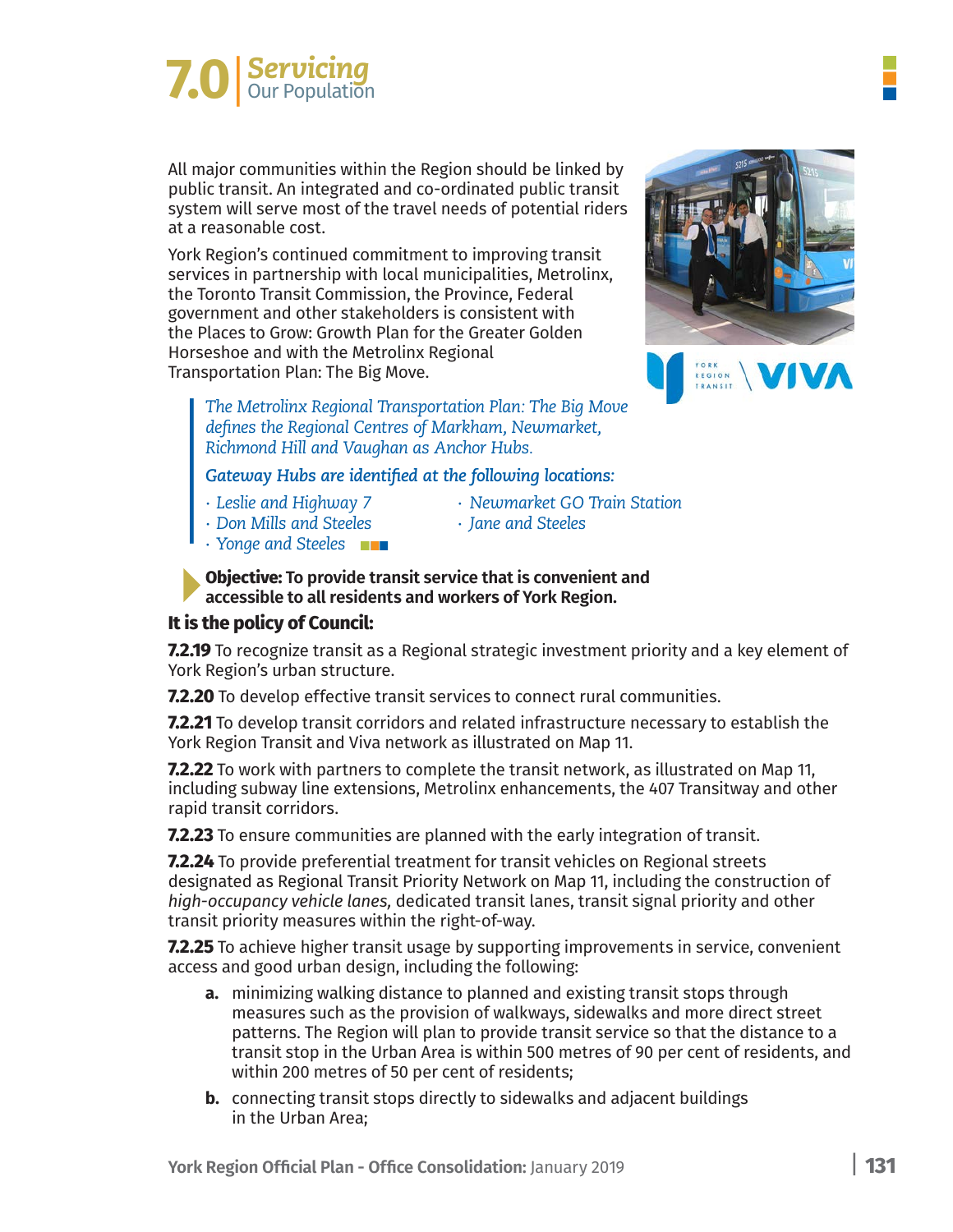

- **c.** providing bus bays, transit shelters and bus loops with sufficient lighting and accessibility features;
- **d.** directing medium- and high-density urban development to rapid transit corridors;
- **e.** creating a system of parking and drop-off facilities for commuters;
- f. providing intermodal terminals or hubs:
- g. providing transit service on mid-block collectors;
- **h.** giving priority to pedestrian and cycling access to transit through the planning and development approval process;
- i. utilizing the York Region Transit-Oriented Development Guidelines and related tools in the review and evaluation of development applications and related studies: and.
- j. requiring all new *development* applications to prepare a mobility plan and demonstrate the proposal's approach to transit.

**7.2.26** To achieve an overall transit modal split of 30 per cent during peak periods in the Urban Area and 50 per cent in the Regional Centres and Corridors by 2031.

#### *Transit Modal Split*

*The percentage of person-trips made using public transit and school buses relative to the total number of person-trips made by all modes of transportation including private vehicles, walking or cycling.*

#### **It is the policy of Council:**

**7.2.27** To work with local municipalities to provide multi-use paths, sidewalks and street lighting along Regional streets serviced by transit.

**7.2.28** To work with local municipalities to ensure that sidewalks and street lighting are provided on both sides of all streets within the Urban Area, and Towns and Villages that are serviced by transit.

**7.2.29** To support and implement an equitable transit fare strategy that is integrated with transit services in adjacent regions and with Metrolinx.

**7.2.30** That for the purpose of implementing the Transit Network shown on Map 11, and as a condition of approval of a *development* application and in accordance with the Planning Act, the Region may require the necessary lands for public transit rights-of-way and related facilities through dedication at no expense to the Region. Other methods of acquisition that may be used by the Region include purchase and/or expropriation.

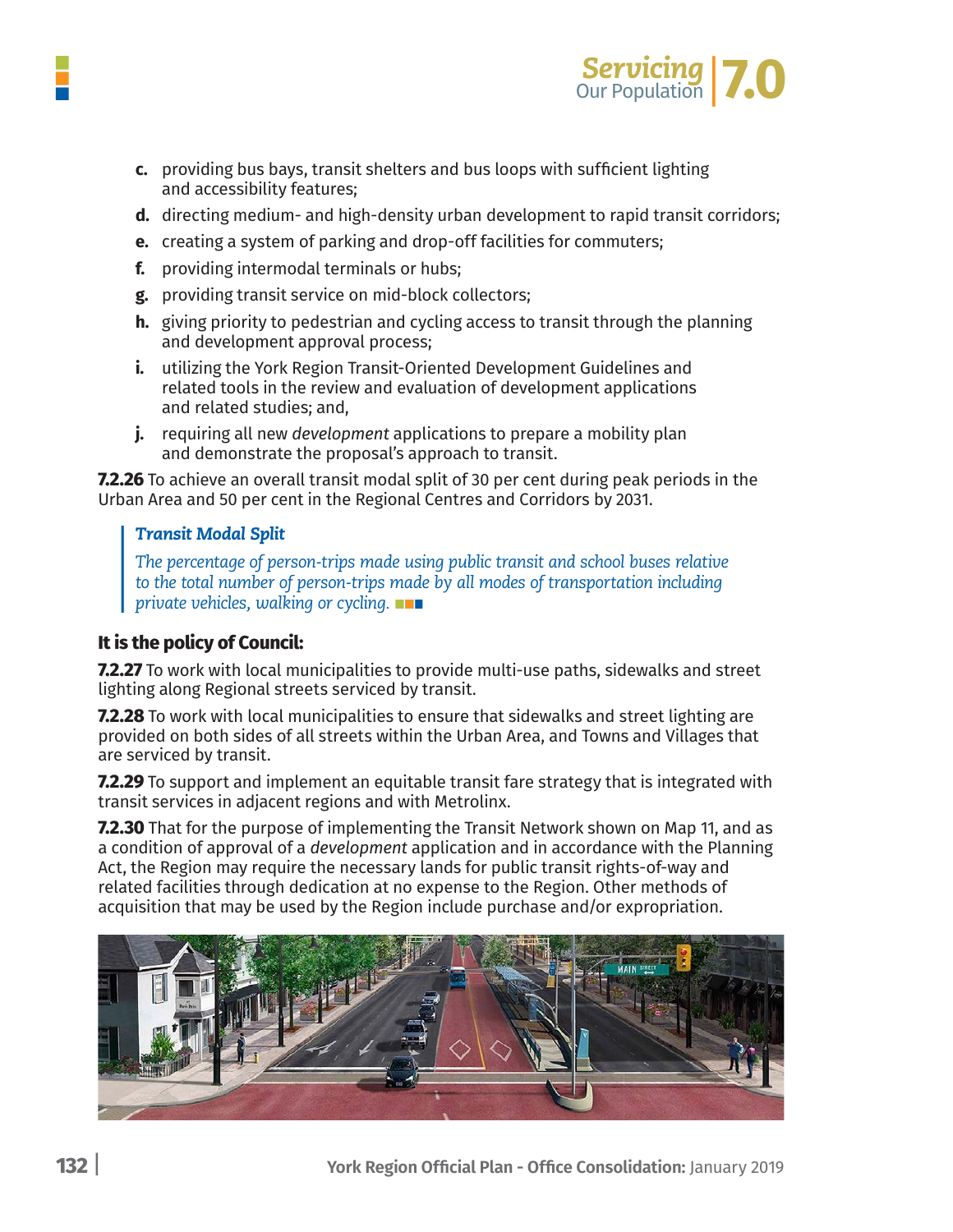

**7.2.31** To support the Transit Network shown on Map 11 by securing lands in accordance with policy 7.2.30 of this Plan, for facilities such as:

- **a.** transit stations including intermodal terminals, mobility hubs, subway, bus and light rail stations and related passenger drop-off and commuter parking lots;
- **b.** related infrastructure, including vent shafts, t*ransit operation and maintenance facilities,* passenger standing pads and passenger pick-up and drop-off areas, electrical and electronic infrastructure and passenger safety facilities; and,
- **c.** pedestrian and cycling facilities.

**7.2.32** That the Transit Network shown on Map 11 is further described in one or more of the following documents:

- **a.** approved environmental assessments or approved transit project assessments;
- **b.** the York Region Transit 5-Year and annual Service Plans;
- **c.** the York Region Transportation Master Plan;
- **d.** Regional Rapid Transit Standards;
- **e.** the Regional Rapid Transit Network Plan; and,
- **f.** the Pedestrian and Cycling Master Plan.

**7.2.33** To manage the movement of traffic in the Regional Rapid Transit Corridors shown on Map 11 to improve the safety and efficiency of all movements including that of pedestrians, cyclists and transit vehicles.

**7.2.34** To provide accessible and integrated public transit to people with disabilities.

**7.2.35** To require local municipalities to include policies in local official plans to implement the Transit Network shown on Map 11, consistent with the policies of this Plan.

**7.2.36** To co-ordinate the planning, integration and operation of existing and new transit services with local municipalities, the Toronto Transit Commission, the Province, Metrolinx and adjacent municipalities.

**7.2.37** To work with local municipalities, the Toronto Transit Commission, Metrolinx and adjacent municipalities to encourage the Province and the Federal government to provide sustainable capital and operational funding and tools to support transit.

#### **Streets**

The street network in York Region is composed of a system of urban and rural streets, and highways owned and operated by local municipalities, the Region and the Province. The street network is an essential component of the Region's overall transportation network. Regional streets accommodate a wide variety of uses including pedestrian, cycling, transit, automobile and goods movement.

There is also a strong relationship between transportation and urban form. Where streets travel through urban communities, streetscapes need to be designed to encourage walking, cycling and transit use. Effective urban form is also essential in creating vibrant streetscapes that will attract commerce and enhance recreational use.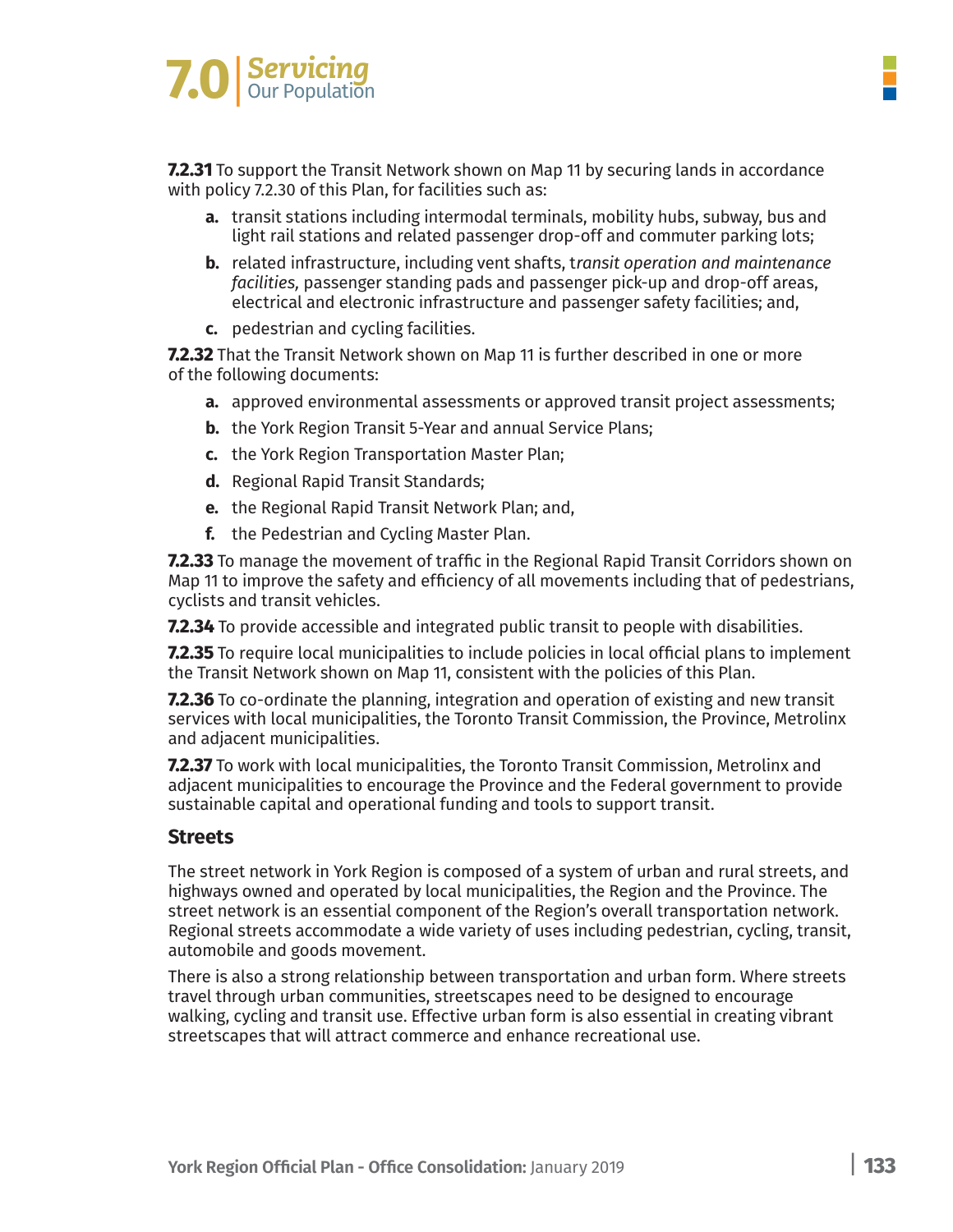

**Objectives: To ensure streets support all modes of transportation including walking, cycling, transit, automobile use, and the efficient movement of goods.**

**To plan and protect future urban and rural streets to accommodate transportation demands.**

#### **It is the policy of Council:**

**7.2.38** That the hierarchy of streets on Map 12 supports the Region's urban structure. These corridors are to accommodate all modes of transportation including walking, cycling, transit, automobile use and the movement of goods, as well as public and private utilities.

**7.2.39** To improve the street network identified on Map 12, based on the following:

- **a.** the York Region Transportation Master Plan and the 10-Year Capital Plans;
- **b.** the completion of the necessary planning and environmental assessment studies for each project;
- **c.** street improvement projects that take into account the needs and requirements of all forms of transportation including walking, cycling, transit, automobiles, and goods movement; and,
- **d.** priority accorded to the needs of pedestrians, cyclists and transit users and the integration of adjacent land uses in Regional Centres and Corridors, to promote these forms of transportation.

**7.2.40** To implement transit improvements on urban streets as identified on Map 11, which may include transit lanes, *high-occupancy vehicle lanes,* queue jump lanes, bicycle lanes and other transit signal priority needs.

**7.2.41** To require transit or *high-occupancy vehicle lanes* and bicycle lanes within the rightof-way of 6-lane Regional streets.

**7.2.42** To encourage the planning and implementation of *high-occupancy vehicle lanes* on all 400-series highways within and/or adjacent to York Region.

**7.2.43** To investigate establishing a continuous alternative east-west corridor(s) in the central part of the Region.

**7.2.44** That street widenings and proposed Regional streets shall be in accordance with the policies of Chapter 2 and shall protect and enhance the Regional Greenlands System.

**7.2.45** That within the Oak Ridges Moraine, all improvements to the Regional Transit and Street Networks shall conform with the policies of the Oak Ridges Moraine Conservation Plan.

**7.2.46** That priority be given to protecting existing heritage streetscapes using techniques such as variable rights-of-way widths, as identified on Map 12, and innovative street cross-section standards.

**7.2.47** That the planned street widths shown in Map 12 represent the maximum street widths required under this Plan and include the Region's transportation and transit requirements for vehicle lanes, turning lanes, intersections, sidewalks, bicycle lanes, high-occupancy-vehicle lanes, public transit lanes and transit facilities (including shelters but not necessarily including those facilities referenced in policy 7.2.31 of this Plan), boulevards, landscaping and public streetscape enhancements. Notwithstanding the above, additional widths may be required for elements such as sight triangles, cuts, fills and extra turn lanes.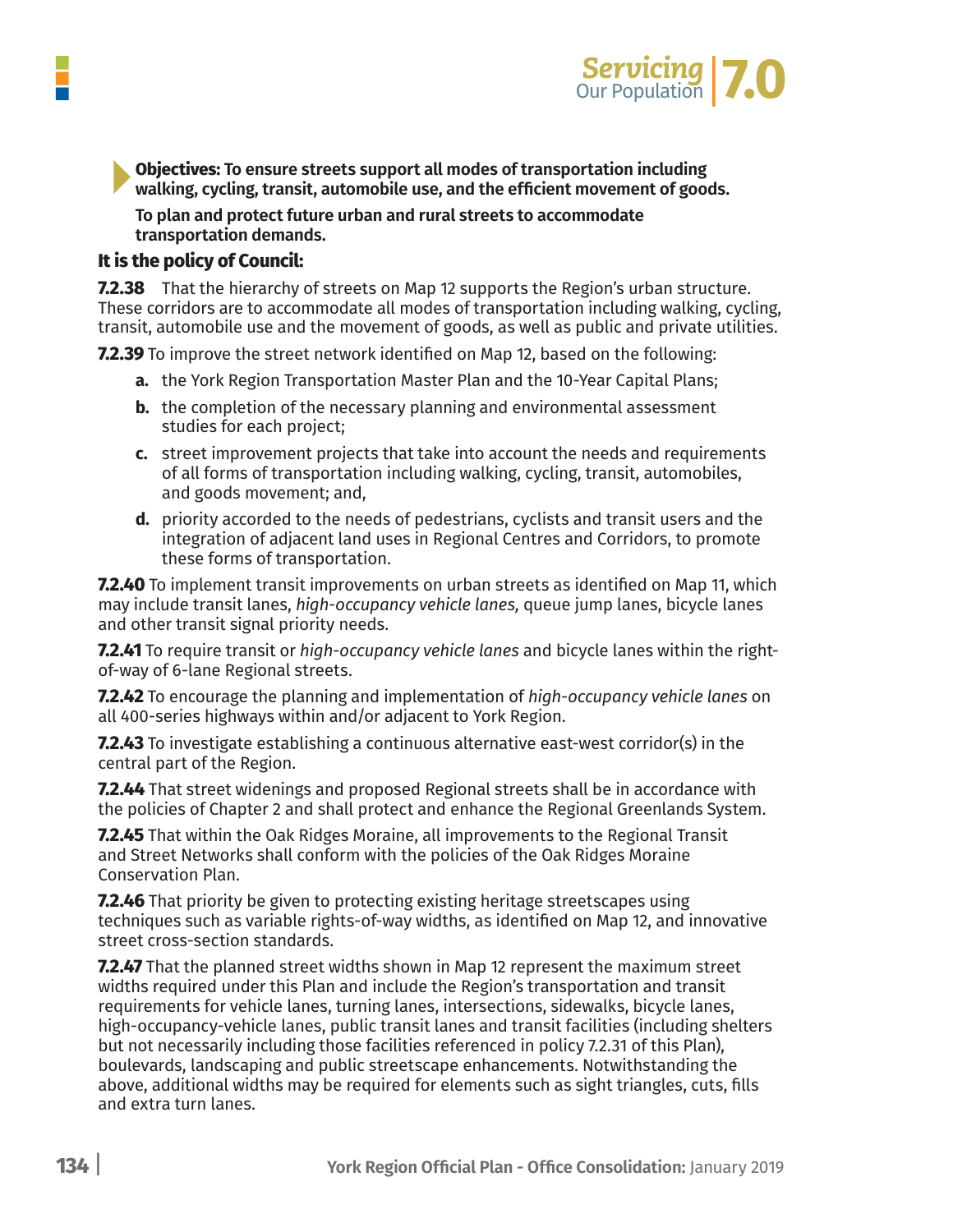# **Servicing**<br> **Propulation**

**7.2.48** That the road widths identified on Map 12 at the following locations may be reduced from the maximum planned street widths prior to or concurrent with secondary plan approval subject to a functional design study, an Environmental Assessment or other study by the Region, without amendment to this Plan;

- **a.** Woodbine Avenue from Major Mackenzie Drive East following the Woodbine bypass along the existing travelled roadway to 19th Avenue;
- **b.** Warden Avenue between Major Mackenzie Drive East and the proposed Donald Cousens Parkway right-of-way; and
- **c.** Kennedy Road between Major Mackenzie Drive East and the proposed Donald Cousens Parkway right-of-way.

**7.2.49** That as a condition of the approval of a *development* application, landowners may be required to provide land at no expense to the Region for street widenings based on the following principles, and in accordance with the Planning Act:

- **a.** that land will be conveyed to the Region for street widenings, sight triangles, cuts, fills, and extra turn lanes required as a result of new growth and development, changes in use that generate significant traffic volumes, or additions that substantially increase the size or usability of buildings or structures;
- **b.** that in general, street widenings shall be taken equally from the centre line of the street; however unequal or reduced widenings may be required where constraints or unique conditions such as topographic features, historic buildings or other cultural heritage resources such as archaeological features, significant environmental concerns or other unique conditions necessitate taking a greater widening or the total widening on one side of the existing street right-of-way; and,
- **c.** that additional land may also be required to construct future grade separations where there is an existing at-grade crossing of a Regional street and a railway line.

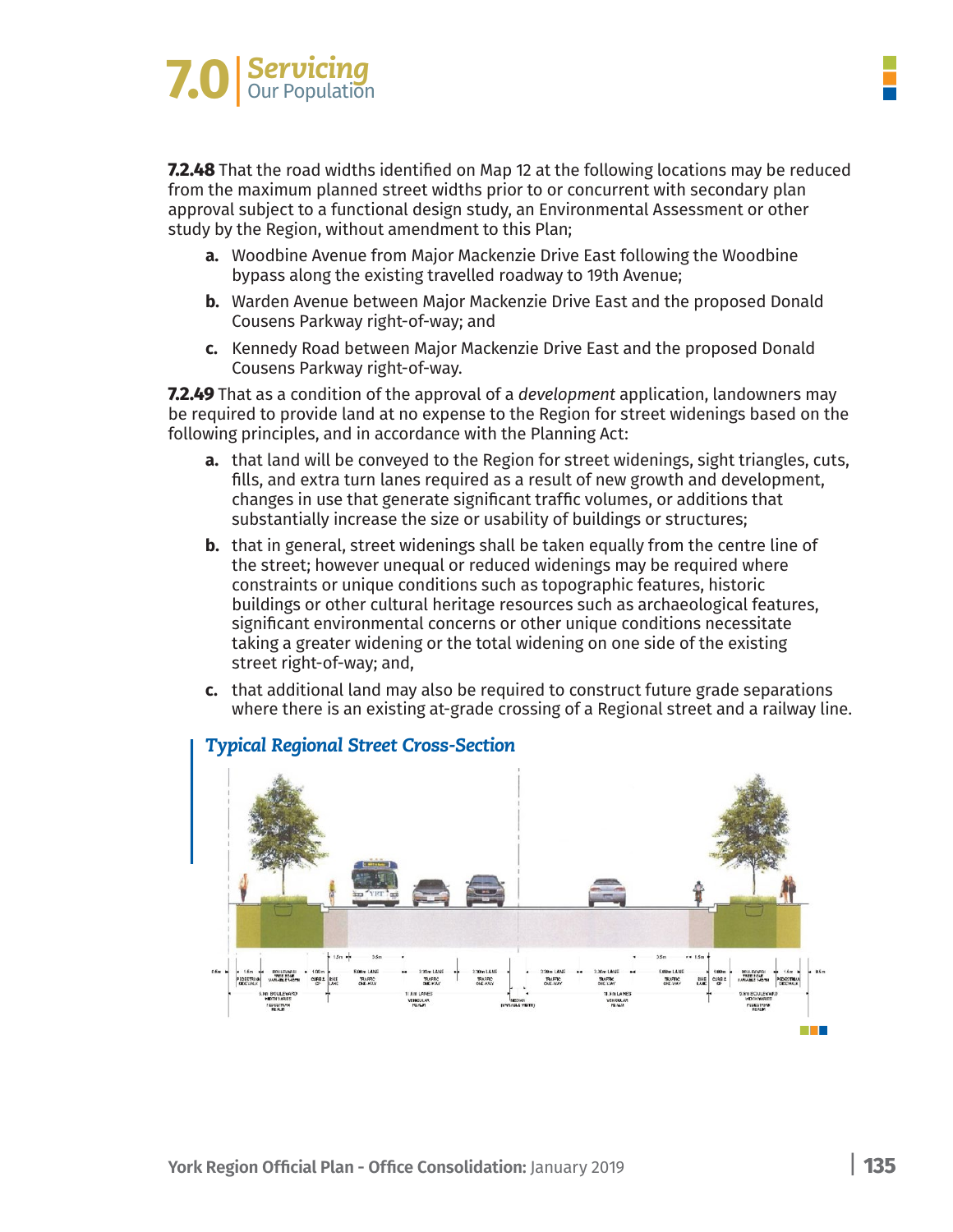

**7.2.50** That notwithstanding policy 7.2.49.b of this Plan, where a street widening results in a greater requirement for land on one side of the centre line of the right-of-way, which extends beyond the road allowance width identified on Map 12 or as confirmed through application of policy 7.2.48 (assuming an equal distribution of that planned width from the existing right-of-way centre line), and if the constraint is the result of existing or approved development, man-made physical obstructions which cannot reasonably be relocated, or other development related constraint the Region will, unless otherwise agreed to, compensate the landowner for those lands in excess of the planned road allowance limit.

**7.2.51** That land required for new or realigned Regional streets to accommodate land development be conveyed, at no expense to the Region, up to and including the first 36 metres of the required right-of-way.

**7.2.52** Notwithstanding policy 7.2.51, for the extension of Donald Cousens Parkway in the City of Markham land required to accommodate land development will be conveyed, at no expense to the Region, up to and including the first 26 metres of the required right-of-way. Unless otherwise agreed to, the Region will compensate for land required beyond the first 26 metres of the required right-of-way.

**7.2.53** To restrict vehicle access from developments adjacent to Regional streets to maximize the efficiency of the Regional street system through techniques such as suitable local street access, shared driveways and interconnected properties. Exceptions may be made to this policy in Regional Centres and Corridors, and mainstreets.

**7.2.54** To plan for and protect Provincial corridors and rights-of-way for transportation and transit facilities as determined through the Environmental Assessment process, or identified in Provincial Plans to meet current and projected needs and not permit *development* in such *Planned Corridors - Transportation* that could preclude or negatively affect the use of the corridor for the purpose(s) for which it was identified or is actively being planned. Transportation and land use considerations shall be integrated and coordinated at all stages of the planning and Environmental Assessment process.

**7.2.55** That as an Environmental Assessment Act process progresses, any related Official Plan or Secondary Plan may, in consultation with the proponent, include provisions for the phased release of lands that are appropriate to the environmental assessment process.

**7.2.56** To work with the Province and local municipalities to plan for and protect for the following corridors and facilities:

- **a.** Highway 427 north to the GTA West Corridor;
- **b.** Highway 404 north beyond Ravenshoe Road to the Highway 48/Highway 12 junction;
- **c.** the Bradford Bypass;
- **d.** the GTA West Corridor; and,
- **e.** interchanges on 400-series highways at Regional and other arterial street crossings as identified in the York Region Transportation Master Plan.

Local municipalities, in consultation with and to the satisfaction of the Province, shall develop official plan policies that provide corridor protection to ensure that development applications will not predetermine or preclude the planning and/or implementation of the above noted transportation facilities.

Some of the above facilities (clauses (b) and (c)) are not recognized as priorities for the Province within the Growth Plan horizon to 2031.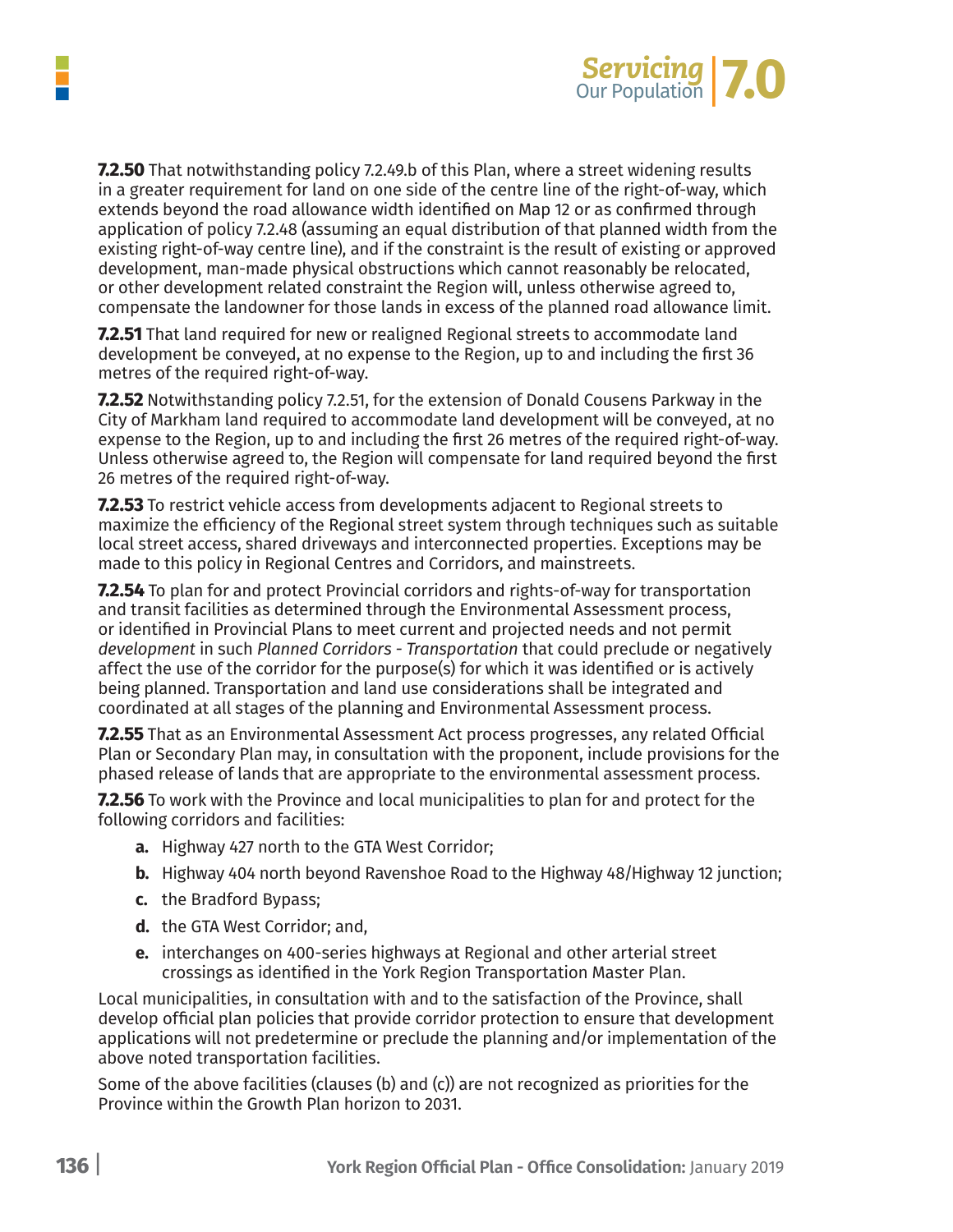

**7.2.57** To require local municipalities to design street systems to accommodate pedestrian, cycling and transit facilities.

**7.2.58** To work with local municipalities to complete missing sidewalk links on Regional streets in the Urban Area.

**7.2.59** That arterial streets identified on Map 12 that are currently not part of the Regional street network may be considered for a transfer in jurisdiction to York Region, and such a transfer shall not require an amendment to this Plan.

**7.2.60** To require local municipalities to protect arterial streets under local jurisdiction, as illustrated on Map 12, as major transportation corridors.

**7.2.61** To require local municipalities to plan and implement, including land takings necessary for, continuous collector streets in both east-west and north-south directions in each concession block, in all new urban developments, including *new community areas.*

**7.2.62** That within Lot 29 and Lot 30 Concession 6, City of Vaughan, implementing local Official Plans and Secondary Plans for the lands shall include policies to protect the Future GTA West Transportation Corridor, to the satisfaction of the Province. These policies may include provisions for the phased release of lands, without amendment to this Plan, if such release does not preclude or predetermine the implementation of the transportation facilities within the Corridor.

**7.2.63** To require local municipalities to plan and implement, including land takings necessary for, mid-block crossings of 400-series highways, as shown on Map 12. The location of the mid-block crossing on Highway 400 between Kirby Road and the King-Vaughan boundary is conditional upon the alignment of the GTA West Corridor, and will be determined through an Environmental Assessment process.

**7.2.64** To encourage all appropriate agencies to expedite the construction of street/railway grade separations where warranted.

**7.2.65** To plan and co-ordinate cross-boundary transportation needs with adjacent municipalities and appropriate agencies.

**7.2.66** To update the York Region Transportation Master Plan at least every 5 years concurrent with the 5-year review of this Plan.

**7.2.67** To update and implement York Region's Towards Great Regional Streets study.

**7.2.68** That an Individual Environmental Assessment will be undertaken for the unopened road allowance of Teston Road between Dufferin Street and Keele Street which will include a comprehensive network analysis and environmental impact assessment to determine a preferred transportation strategy in the corridor.

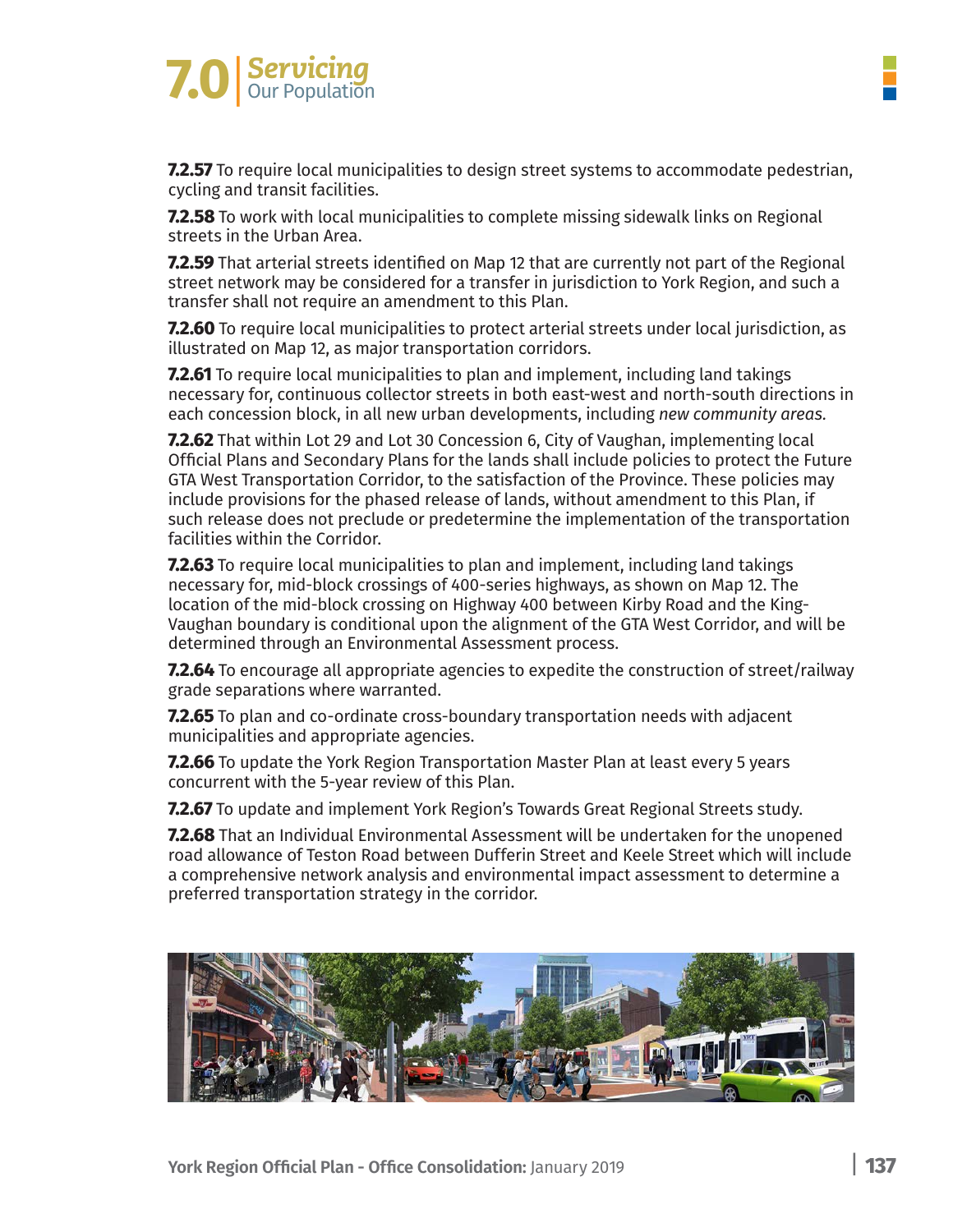

#### **Goods Movement**

The movement of goods by truck and rail is integral to York Region's economic vitality. The Region's manufacturing and logistics sectors serve both American and Canadian markets and require a transportation network that links all modes of goods movement. York Region's transportation system should allow for efficient goods movement that has regard for the sensitivities of residents and different land uses. As the Region continues to grow, it is increasingly important that lands surrounding major goods movement corridors be reserved for employment activities that require heavy truck and rail traffic.

#### *Importance of Goods Movement to the Regional Economy*

*With a total value of approximately \$10 billion in 2006, York Region's total exports exceed that of several Canadian provinces.*

*Statistics Canada, 2006*

**Objective: To promote a linked and efficient network for goods movement that supports economic vitality and minimizes conflicts with** *sensitive land uses.*

#### **It is the policy of Council:**

**7.2.69** To promote an interconnected goods movement network that links local municipalities and surrounding areas, utilizing Provincial highways, Regional streets and rail corridors.

**7.2.70** To work with Metrolinx, the Province, local municipalities, and surrounding jurisdictions to plan for an effective and integrated goods movement system throughout the Greater Toronto and Hamilton Area.

**7.2.71** To support the optimization of the existing transportation network for goods movement, through methods such as access management and intelligent transportation systems.

**7.2.72** To support the protection of existing rail lines and promote rail as an efficient goods movement method.

**7.2.73** To encourage the protection of abandoned railway rights-of-way for public uses such as trails, cycling paths, and transit.

**7.2.74** To discourage the location of land uses sensitive to noise and vibration and safety issues, in proximity to rail facilities, rail corridors and intermodal yards, to avoid issues of compatibility.

**7.2.75** To encourage freight and logistics uses to locate in clusters that create synergies within the goods movement industry.

**7.2.76** To encourage employment uses and activities that require heavy truck traffic to locate in areas near and adjacent to Provincial highway interchanges.

**7.2.77** To support an interconnected and efficient system for goods movement through:

- **a.** the completion of the 400-series highway network, including the GTA West Corridor, the Highway 427 Extension, and the Highway 404 Extension; and,
- **b.** the addition of 400-series highway interchanges and overpasses.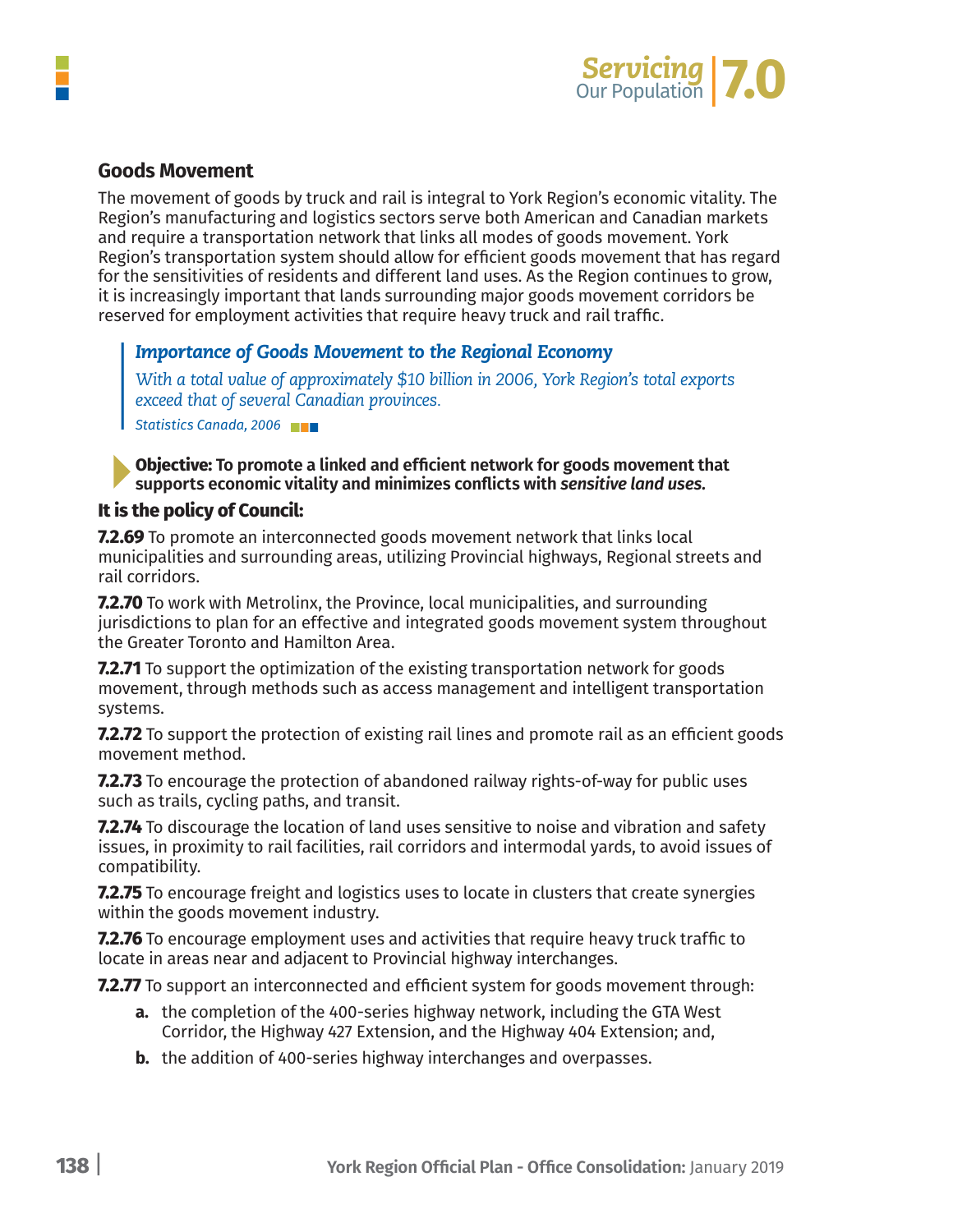

**7.2.78** To recognize that Provincial highways and Regional streets are generally corridors for goods movement, subject to existing truck and load restrictions.

**7.2.79** To promote an urban structure and street network in Regional Centres and Corridors that allows for the efficient movement of goods.

**7.2.80** To work with other levels of government, agencies and the private sector to minimize risks and ensure the safe and efficient movement of goods by either rail or streets in the Region.

**7.2.81** To direct the movement of hazardous goods to rail and roadways outside of the Urban Area, where possible.

**7.2.82** To consider restrictions on the haulage of chemicals and volatile materials in *Wellhead Protection Areas,* shown on Map 6, and Areas of High Aquifer Vulnerability, shown on Map 7.

**7.2.83** To encourage grade separation of railways and major streets, where warranted.

**7.2.84** To encourage businesses to move towards more energy efficient and effective freight modes and technologies.

**7.2.85** To encourage rail and truck operators to investigate new technologies and increase the efficiency of the design and operations of their facilities.

#### **Airports**

Convenient access to modern air travel facilities provides an important economic advantage to businesses and can contribute to the quality of life of residents. The policies of this section reflect York Region's role in supporting airport infrastructure within the Greater Toronto and Hamilton Area and in maintaining efficient transportation connections, including transit, to nearby airport facilities. Uncertainty about the long term future of the Toronto Buttonville Municipal Airport is also considered within the policies of this section. It is important to ensure that new development does not conflict with the operations of the proposed Pickering Airport.

#### **Objective: To support strong airport infrastructure within the Greater Toronto and Hamilton Area, while minimizing conflicts between airport operations and surrounding lands.**

#### **It is the policy of Council:**

**7.2.86** To encourage and support the Province and Federal government, local municipalities, the Greater Toronto Airports Authority, airline companies and airport operators to provide airline and airport services to the Greater Toronto and Hamilton Area that meet the needs of York Region's residents and businesses.

**7.2.87** To encourage the continued operation of the Toronto Buttonville Municipal Airport, until such time that services can be met by another nearby facility, such as the proposed Pickering Airport.

**7.2.88** To support efficient transportation connections, including transit, streets and rail, from York Region to both Toronto Pearson International Airport and the proposed Pickering Airport.

**7.2.89** To comply with the Federal Aeronautics Act and Regulations, which provide that buildings and structures in the vicinity of airports shall not interfere with airport operations and the movement of air traffic.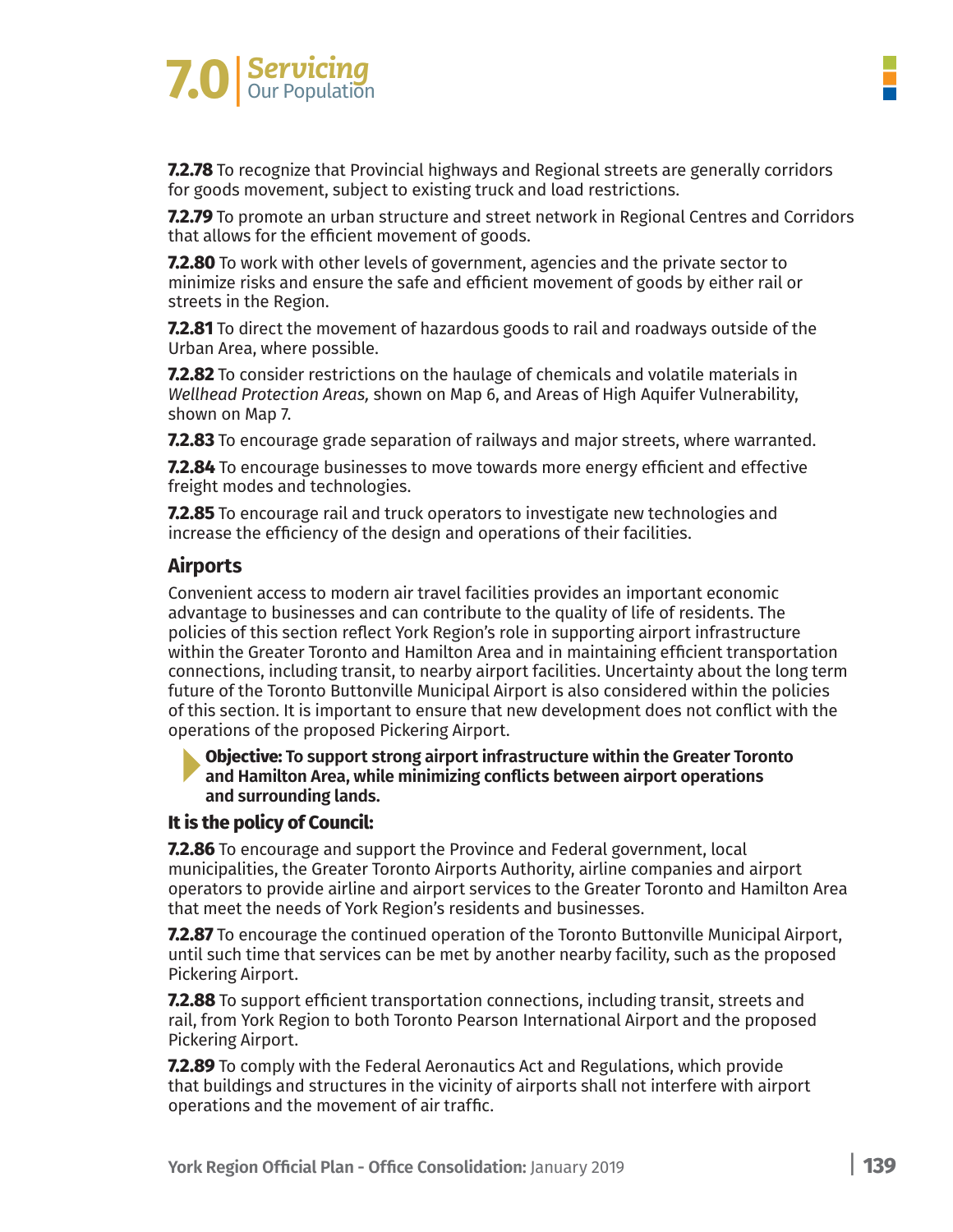

**7.2.90** To encourage the Province to revise the *Ministerial Zoning Order* for the Pickering Airport site, in light of the current planning context and the Greater Toronto Airport Authority's Pickering Airport Draft Plan Report, 2004.

**7.2.91** To prohibit the development of residential and other *sensitive land uses* within the Interim Airport Protection Area, as defined by the Greater Toronto Airport Authority's Pickering Airport Draft Plan Report, 2004, until such time that an Airport Operating Area is clearly defined.

**7.2.92** That the Toronto Buttonville Municipal Airport lands are designated for business park use, in the City of Markham Official Plan, including permission to operate an airport. When airport operations at the Buttonville Airport cease, the significant majority of the subject lands shall be retained for business park use, and the balance for a mix of urban uses. The City of Markham, in consultation with the Region, will determine the details of the future use of these lands through an implementing secondary plan process.

The re-use of the Airport site is intended to generate a range of quality employment opportunities and expand upon the number of jobs planned for the site.

## *7.3 Water and Wastewater Servicing*

York Region is committed to providing long term water and wastewater services to its communities that are safe, wellmanaged, sustainable and delivered in a fiscally responsible manner, in addition to ensuring that the Region's environment is protected and enhanced. It is York Region's goal that the delivery of works and services will be integrated with the Region's other infrastructure, planning, and growth management responsibilities.



Without direct access to the Great Lakes, York Region relies

on agreements with the City of Toronto, and the Regions of Durham and Peel to provide the safe and effective delivery of water and wastewater services to the Urban Area. There are two main sources of drinking water in the Region: surface water from Lake Ontario and Lake Simcoe and a limited amount of groundwater from Regional aquifers.

The policies of this Plan support the sustainability principles within the York Region Water and Wastewater Master Plan, and ensure the careful co-ordination of infrastructure delivery, land use planning and financial planning.

**Objective: To deliver safe, clean drinking water and provide long term water and wastewater services to York Region's communities, that are safe, well-managed, and sustainable.**

#### **It is the policy of Council:**

**7.3.1** To regularly update water and wastewater service planning through the Master Plan process and to co-ordinate infrastructure and phasing growth by:

- **a.** undertaking groundwater studies to support source water protection planning;
- **b.** regularly evaluating existing infrastructure;
- **c.** using a 40- to 50-year time horizon to ensure full life cycle infrastructure planning and costing;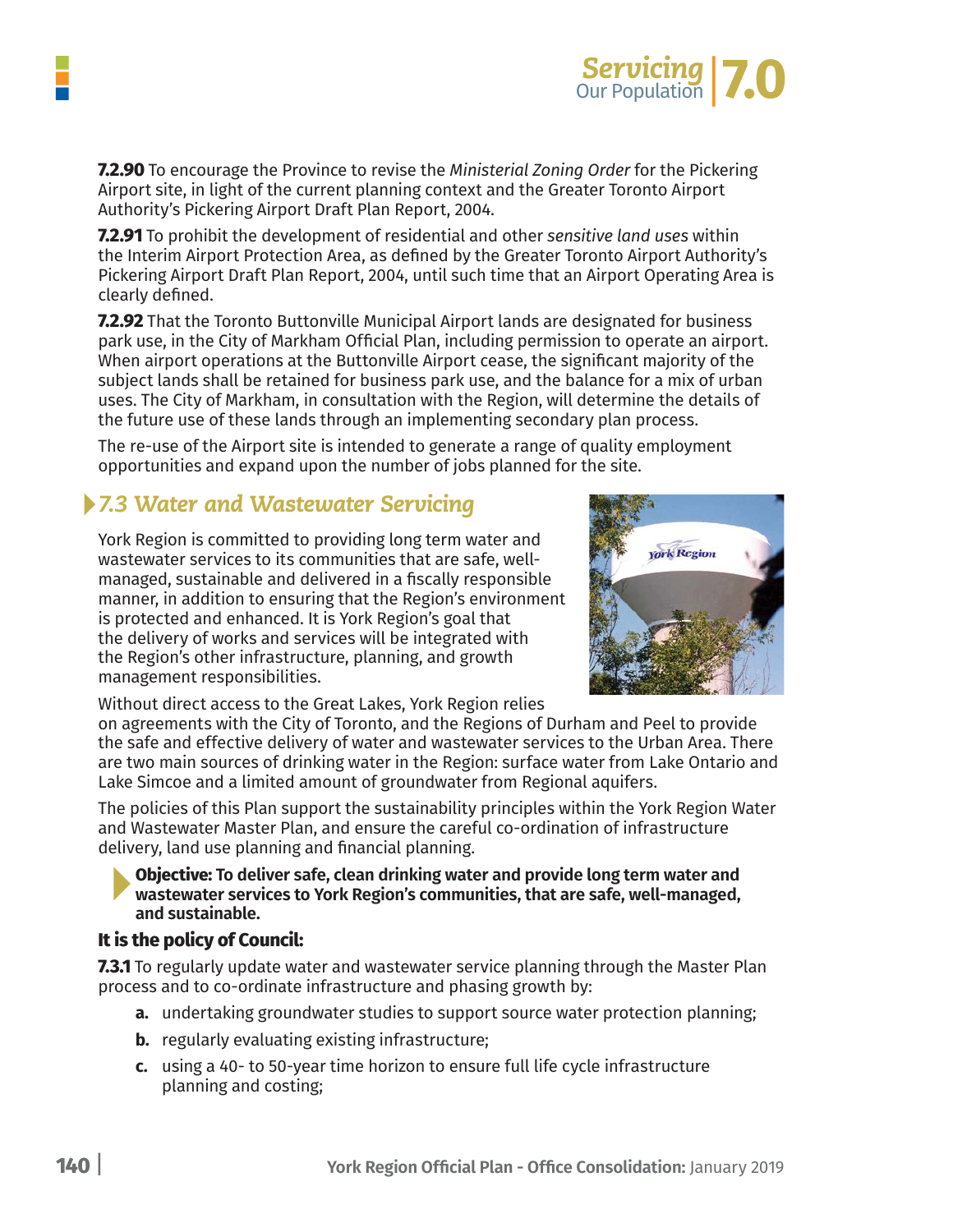

- **d.** considering the value of ecological services in all infrastructure investment decisions;
- **e.** investigating new technologies and sustainable innovative practices; and,
- **f.** providing implementation and phasing plans including the York Region 10-Year Capital Plan.

**7.3.2** To ensure that the provision of appropriate water and wastewater infrastructure and servicing capacity is co-ordinated with plans of subdivision, plans of condominium, site plans or any other *development* applications in order to ensure services are available prior to occupancy.

**7.3.3** To plan water and wastewater services to ensure co-ordinated land use approvals, capital plans and master plans.

**7.3.4** That the provision of water and wastewater servicing within communities be coordinated with land use planning approvals to:

- **a.** achieve complete communities;
- **b.** achieve balanced communities with residential and employment opportunities;
- **c.** assist in the sequencing of growth within communities;
- **d.** achieve intensification targets;
- **e.** promote energy efficient green buildings; and,
- **f.** capitalize on intensification and more compact development opportunities as they arise.

**7.3.5** To work with partners in the provision of water and wastewater services for the Region.

**7.3.6** To provide full municipal water and wastewater servicing to accommodate growth in the Urban Area.

**7.3.7** To consider alternatives to servicing northern York Region in keeping with the requirements of the Environmental Assessment Act, the York Region Water and Wastewater Master Plan and the Upper York Servicing Solution Individual Environmental Assessment.

**7.3.8** To require local official plans to identify Regional wastewater treatment plants, and appropriate buffer areas according to Provincial guidelines.

**7.3.9** To require local official plans to identify all Regional wells, *wellhead protection areas, intake protection zones, significant groundwater recharge areas* and *highly vulnerable aquifers* to protect drinking water quality and quantity.

**7.3.10** That where local official plans permit minor infill in Towns and Villages and Hamlets on private individual wastewater systems, these systems will be permitted only if it can be demonstrated to the local municipality that there are no adverse impacts on soil, surface or groundwater quality and quantity.

**7.3.11** That where the protection of public health is an issue, in areas of existing groundwater contamination as determined by a Medical Officer of Health, and where full municipal water and wastewater services cannot be provided, communal water supply and wastewater treatment systems may be considered. Consideration of communal systems shall be reviewed in the context of suitable administrative and financial arrangements to the satisfaction of the Region and the Province.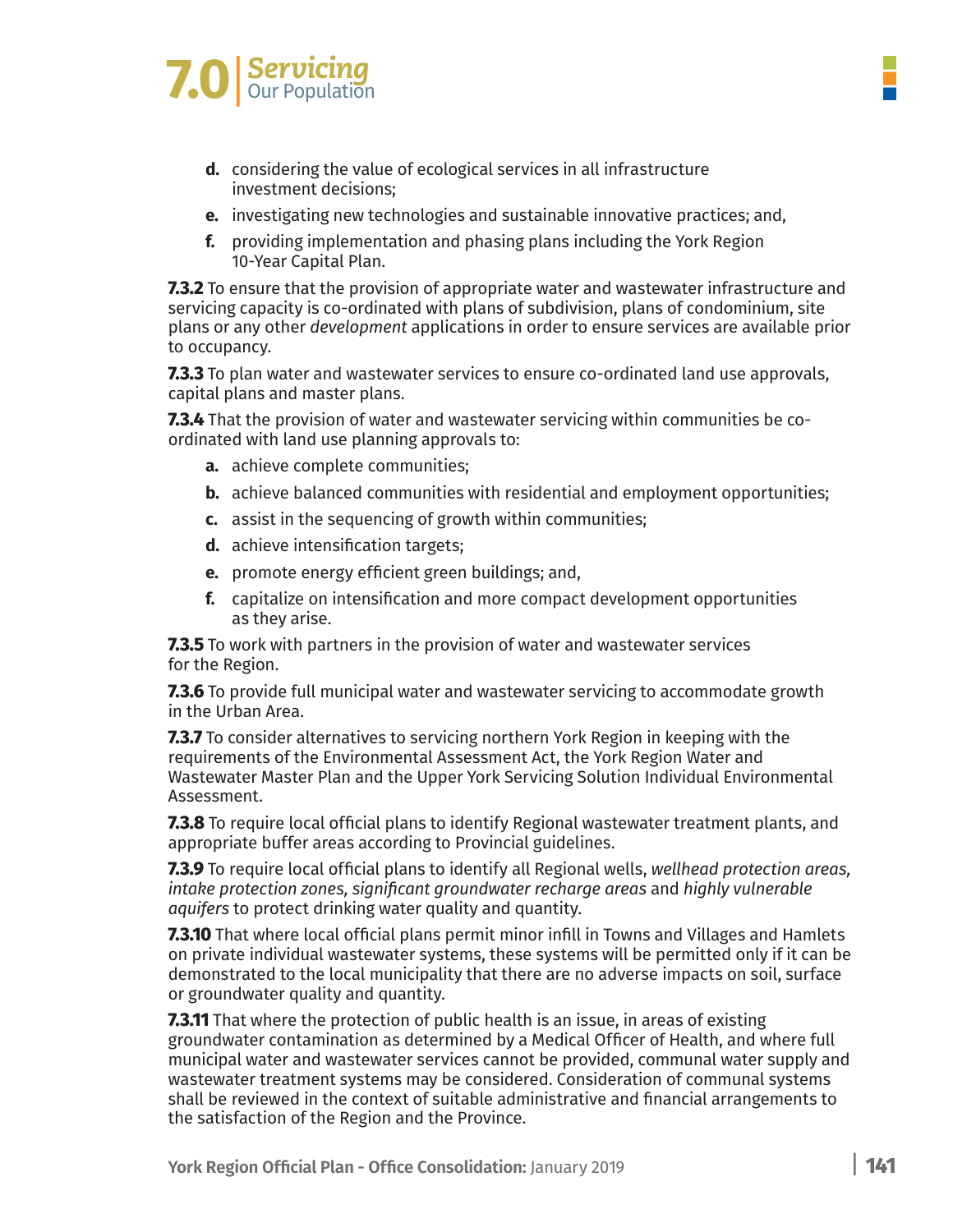

**7.3.12** To supply the Urban Area and Towns and Villages with water from the Great Lakes or from Lake Simcoe, subject to the restrictions of the Greenbelt Plan, Lake Simcoe Protection Plan, or other Provincial plans and statutes. A limited amount of groundwater resources will be used and managed in a way that sustains healthy flow into creeks, streams and rivers.

**7.3.13** To support the Great Lakes water balance by continuing to invest in Lake Ontario based infrastructure, and ensuring that water removed from Lake Ontario is returned at an equivalent or better quality.

**7.3.14** To provide water and wastewater treatment capacity from Lake Simcoe to service the Keswick, Sutton and Georgina Lakeshore communities.

**7.3.15** That development within and expansions to the urban uses within Towns and Villages identified on Map 1 will occur on the basis of full municipal water and wastewater treatment services where such facilities currently exist. For existing or previously approved *development* in Towns and Villages, water and wastewater treatment services will be continued where feasible and in keeping with the provisions of local official plans and this Plan.

**7.3.16** That within the Oak Ridges Moraine, Greenbelt, and *Lake Simcoe watershed,* all improvements or new water and wastewater infrastructure systems shall conform with the Oak Ridges Moraine Conservation Plan, the Greenbelt Plan or the Lake Simcoe Protection Plan.

**7.3.17** That the construction or expansion of partial services is prohibited in the Oak Ridges Moraine unless it has been deemed necessary to address a serious health or environmental concern identified by the Medical Officer of Health or other designated authority.

**7.3.18** To provide reliable water and wastewater services to residents and businesses to ensure continuing community well-being and the economic vitality of the Region.

**7.3.19** To provide high-quality, safe, and clean drinking water while protecting surface and groundwater resources by:

- **a.** meeting and exceeding water quality standards defined by the Safe Drinking Water Act;
- **b.** protecting the drinking water supply through source water protection strategies;
- **c.** protecting and enhancing the Region's system of lakes, rivers and streams;
- **d.** ensuring groundwater use sustains the long term health of aquifers;
- **e.** maintaining and updating the groundwater monitoring program; and,
- **f.** identifying source water protection areas.

**7.3.20** To ensure that the Region continues to provide state-of-the-art wastewater treatment while investigating innovative new technologies.

**7.3.21** To protect surface water quality by addressing both point and non-point sources of pollution in partnership with local municipalities and conservation authorities.

**7.3.22** To encourage local municipalities to promote safe and effective maintenance of individual private wastewater systems in order to protect and improve groundwater and surface water quality.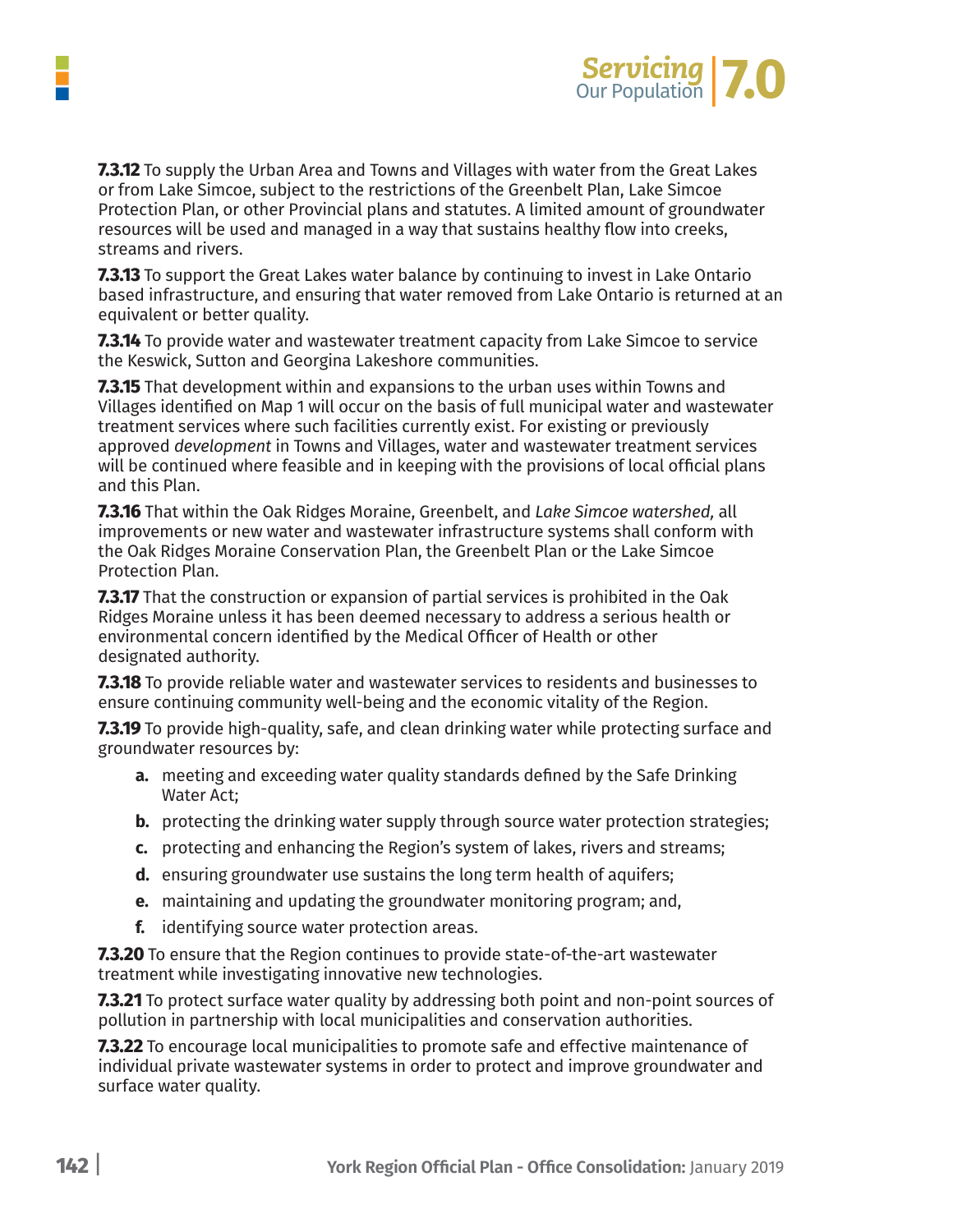

**7.3.23** That no new on-site wastewater system will be permitted within 100 metres of the Lake Simcoe Shoreline, other lakes, or any permanent streams within the *Lake Simcoe watershed* except as provided for under the provisions of the Lake Simcoe Protection Plan.

**7.3.24** To work with local municipalities to reduce the amount of inflow and infiltration in both local and Regional wastewater systems.

**7.3.25** To ensure that wastewater effluent is managed to minimize impacts on the quality of the receiving water.

**7.3.26** To ensure that biosolids resulting from wastewater treatment are managed sustainably.

**7.3.27** To incorporate energy-recovery systems into water and wastewater facilities where possible in order to reduce the health and environmental impacts of greenhouse gas and other emissions on air quality.

**7.3.28** That water and wastewater facilities will be designed and operated to reduce energy use and, where possible, energy recovery.

**7.3.29** To ensure that full cost recovery applies to all water and wastewater services reflecting social and environmental, as well as internal and external economic costs.

**7.3.30** That the planning and design of water and wastewater infrastructure will consider potential impacts from climate change.

**7.3.31** To ensure secure and resilient Regional water and wastewater systems to maintain continual service.

**7.3.32** That water and wastewater services will be planned, constructed and operated in a manner that protects, enhances, and provides net benefit to the Region's natural and cultural heritage.

**7.3.33** To work with local municipalities to engage the public on water resource use reduction and conservation, pollution prevention and awareness of lifestyle decisions that can reduce carbon footprints.

**7.3.34** That the water and wastewater systems be sized to consider the potential for expansion of the service area, intensification and increased allocation where permitted by York Region Master Plans and Provincial Plans.

#### **Wellhead and Intake Protection**

Wellhead Protection Areas are zones around wells where land uses must be planned to protect the quality and quantity of the water supply. Intake Protection Zones are zones established to protect the quality and quantity of water entering lake based municipal water supply intakes. In these areas, it may be necessary to restrict or even prohibit certain land uses due to their potential to impact drinking water quality and quantity. Source water protection planning is evolving and will result in the refinement of the policies and mapping of this Plan.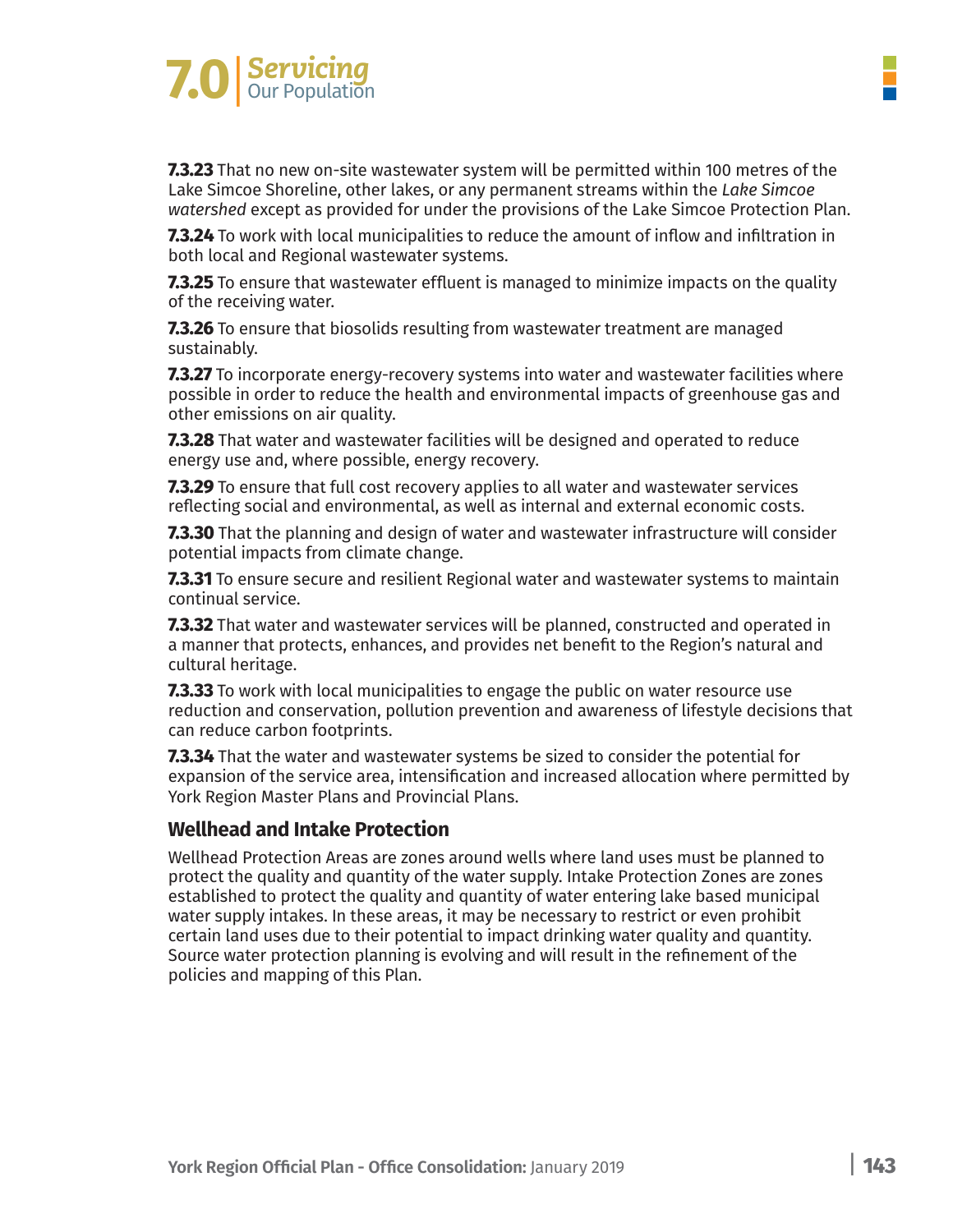

**Objective: To ensure that municipal well water quality and quantity is protected from contamination from incompatible land uses.**

#### **It is the policy of Council:**

**7.3.35** That *Wellhead Protection Areas* and *Intake Protection Zones* are shown on Map 6.

**7.3.36** To require local municipalities to incorporate *Wellhead Protection Area* and *Intake Protection Zone* policies and mapping into local official plans and zoning by-laws, in consultation with the Region.

**7.3.37** To update wellhead studies and modeling at least every 5 years to refine the location and extent of *Wellhead Protection Areas* and *Intake Protection Zones* for all municipal water supplies. Changes to *Wellhead Protection Areas* and I*ntake Protection Zones* or policies will require an amendment to this Plan.

**7.3.38** That in *Wellhead Protection Areas* and *Intake Protection Zones,* a S*ource Water Impact Assessment and Mitigation Plan* will be prepared and approved prior to the establishment of new land uses that involve the storage or manufacture of:

- **a.** petroleum-based fuels and or solvents;
- **b.** pesticides, herbicides, fungicides or fertilizers;
- **c.** construction equipment;
- **d.** inorganic chemicals;
- **e.** road salt and contaminants as identified by the Province;
- **f.** the generation and storage of hazardous waste or liquid industrial waste, and waste disposal sites and facilities;
- **g.** organic soil conditioning sites and the storage and application of agricultural and non-agricultural source organic materials; and,
- **h.** snow storage and disposal facilities.

#### Wellhead Protection Area Schematic



#### **It is the policy of Council:**

**7.3.39** That in *Wellhead Protection Areas* and *Intake Protection Zones,* where existing land uses involve the storage, manufacture or use of materials detailed in policy 7.3.38, a S*ource Water Impact Assessment and Mitigation Plan* may be required.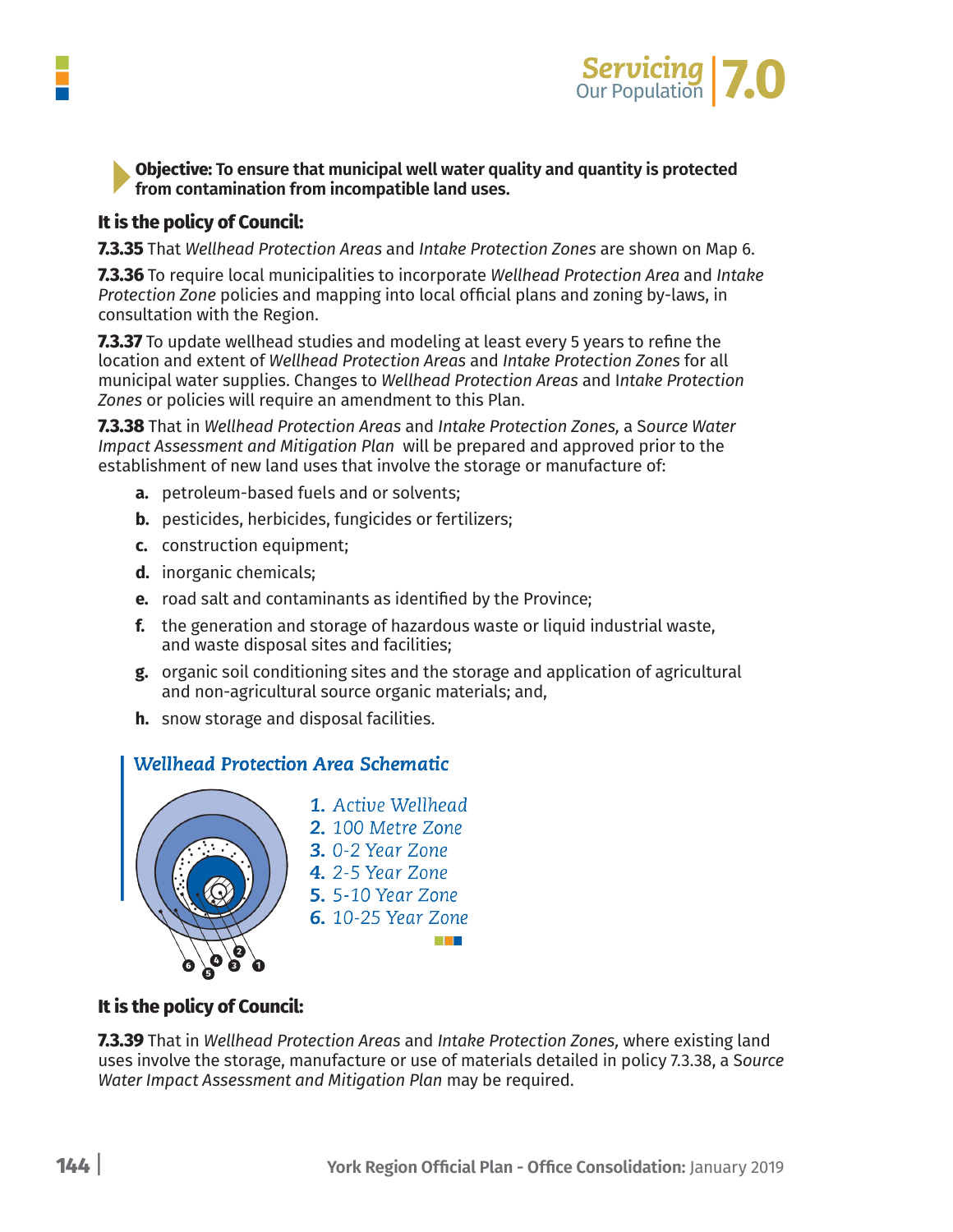# **7.0** Servicing

**7.3.40** That activities involving the storage or use of *pathogen threats* by new land uses, except for the storage of manure for personal or family use, is:

- **a.** prohibited within the 100m pathogen zone (WHPA-A) around each municipal well
- **b.** may be restricted within the 100m to 2-year *time of travel* (WHPA-B); and
- **c.** prohibited within the 1 kilometre zone of the municipal intake and up to 120m inland from the Lake Simcoe shoreline (IPZ-1), as shown on Map 6.

**7.3.41** That expansion of existing incompatible activities, as outlined in policy 7.3.38, within the 100m (WHPA-A) pathogen zone is prohibited around each municipal well, as shown on Map 6.

**7.3.42** That the expansion of existing incompatible activities, as outlined in policy 7.3.38, within the 100m to 5 year *time of travel* zone (WHPA-C), as shown on Map 6, will be discouraged subject to an approved *Source Water Impact Assessment and Mitigation Plan.*

**7.3.43** Redevelopment of incompatible activities, as outlined in policy 7.3.38, within *Wellhead Protection Zones* and *Intake Protection Zones* to more compatible uses is encouraged subject to an approved *Source Water Impact Assessment and Mitigation Plan.*

**7.3.44** To investigate the need for undertaking risk management planning, including spills response, contaminant recovery, aquifer rehabilitation plans and public education in consultation with other partners, where existing land uses involve the storage of contaminants identified in policy 7.3.38 in *Wellhead Protection Areas* and *Intake Protection Zones.*

**7.3.45** That the Province or Federal government consider standards for new technologies which could impact the protection of drinking water, such as ground source and geothermal heating systems

#### *On the Oak Ridges Moraine:*

**7.3.46** That notwithstanding policy 7.3.39, within *Wellhead Protection Areas,* new land uses which involve the storage, manufacture of materials or uses detailed in policy 7.3.39 are prohibited.

**7.3.47** That in the 0-to-2 year *time of travel* zone the storage of animal manure, undertaking of animal agriculture and the storage of agricultural equipment for other than personal or family use is prohibited for new uses.

**7.3.48** To assist local municipalities in the review and approval of site management and contingency plans as required by the Oak Ridges Moraine Conservation Plan to ensure that land uses do not pose a *significant threat* to Regional wells.

**7.3.49** That in the case of a conflict between the *Wellhead Protection Area* policies in this Plan and the Oak Ridges Moraine Conservation Plan policies, the more restrictive policies shall apply.

#### **ORMCP Aquifer Vulnerability**

Aquifer Vulnerability refers to the shallow groundwater aquifer's susceptibility to contamination from both human and natural sources as defined by the Oak Ridges Moraine Conservation Act. The following policies apply to lands located within the Oak Ridges Moraine Plan Area. Map 7 identifies the location of areas of high and low Aquifer Vulnerability.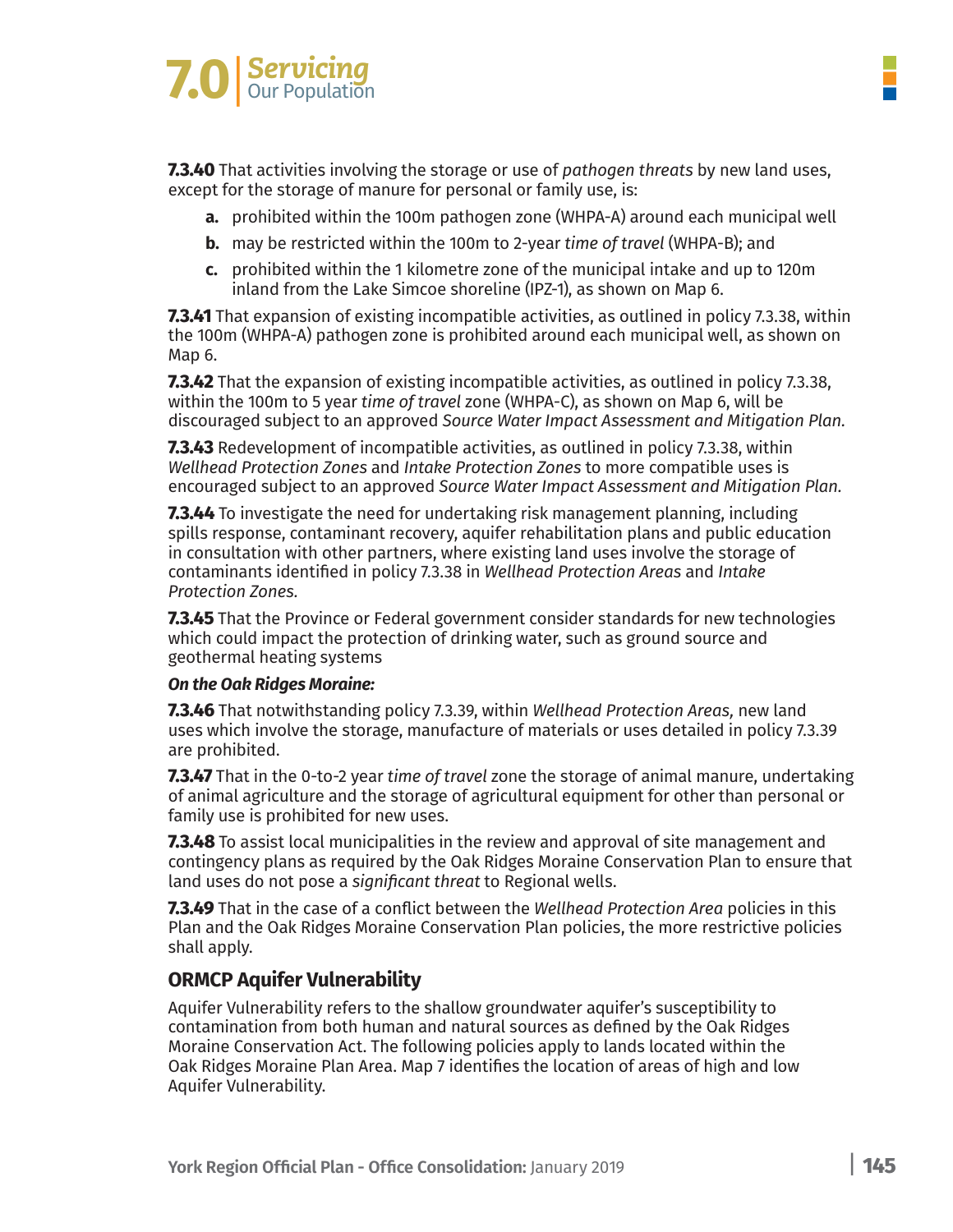

#### **Objective: To protect areas of aquifer vulnerability to ensure safe potable water quality.**

#### **It is the policy of Council:**

**7.3.50** That Map 7 shall be consulted in determining whether the Aquifer Vulnerability provisions of the Oak Ridges Moraine Conservation Plan and this Plan apply to applications for *development* and *site alteration.*

**7.3.51** To prohibit or restrict the generation and storage of the following, in areas of high Aquifer Vulnerability:

- **a.** hazardous waste or liquid industrial waste;
- **b.** waste disposal sites and facilities:
- **c.** organic soil conditioning sites and snow storage and disposal facilities;
- **d.** underground and above ground storage tanks that are not equipped with an approved secondary containment device; and,
- **e.** storage of a contaminant listed in Schedules to Ontario regulations.

**7.3.52** To require that local municipal official plans contain mapping and policies that prohibit or restrict uses in areas of Aquifer Vulnerability in accordance with the requirements of the Oak Ridges Moraine Conservation Plan.

### *7.4 Waste Management*

The policies outlined in this section are key to achieving the public health and sustainable environment goals of the York Region Sustainability Strategy: Towards a Sustainable Region. The Region is taking a sustainable approach to waste management that focuses on the 4R hierarchy of reduce, reuse, recycle and recover, and is dramatically reducing dependence on landfills.

Continued waste diversion, innovative waste disposal alternatives and opportunities to make use of waste as a resource are important elements of the Region's waste management planning. In addition to achievable near-term waste diversion targets, the Region will advocate for waste prevention at source, consistent with the principles of the zero waste ideal. The Region will strive to achieve a flexible and adaptable waste management system which takes a progressive policy direction and utilizes innovative technologies.

#### **Objective: To achieve an efficient waste management system that minimizes material entering the waste stream, and is managed in the most economically efficient, environmentally sensitive and socially responsible manner.**

#### **It is the policy of Council:**

**7.4.1** To develop a York Region Waste Management Master Plan based on a sustainable life-cycle approach containing comprehensive strategies to reduce, reuse, recycle, and recover all forms of waste in York Region.

**7.4.2** To surpass waste management regulatory requirements by:

- **a.** achieving at least 80 per cent diversion from landfill by 2010;
- **b.** achieving over 90 per cent diversion from landfill by 2016; and,
- **c.** eliminating the disposal of unprocessed waste in landfill by 2020.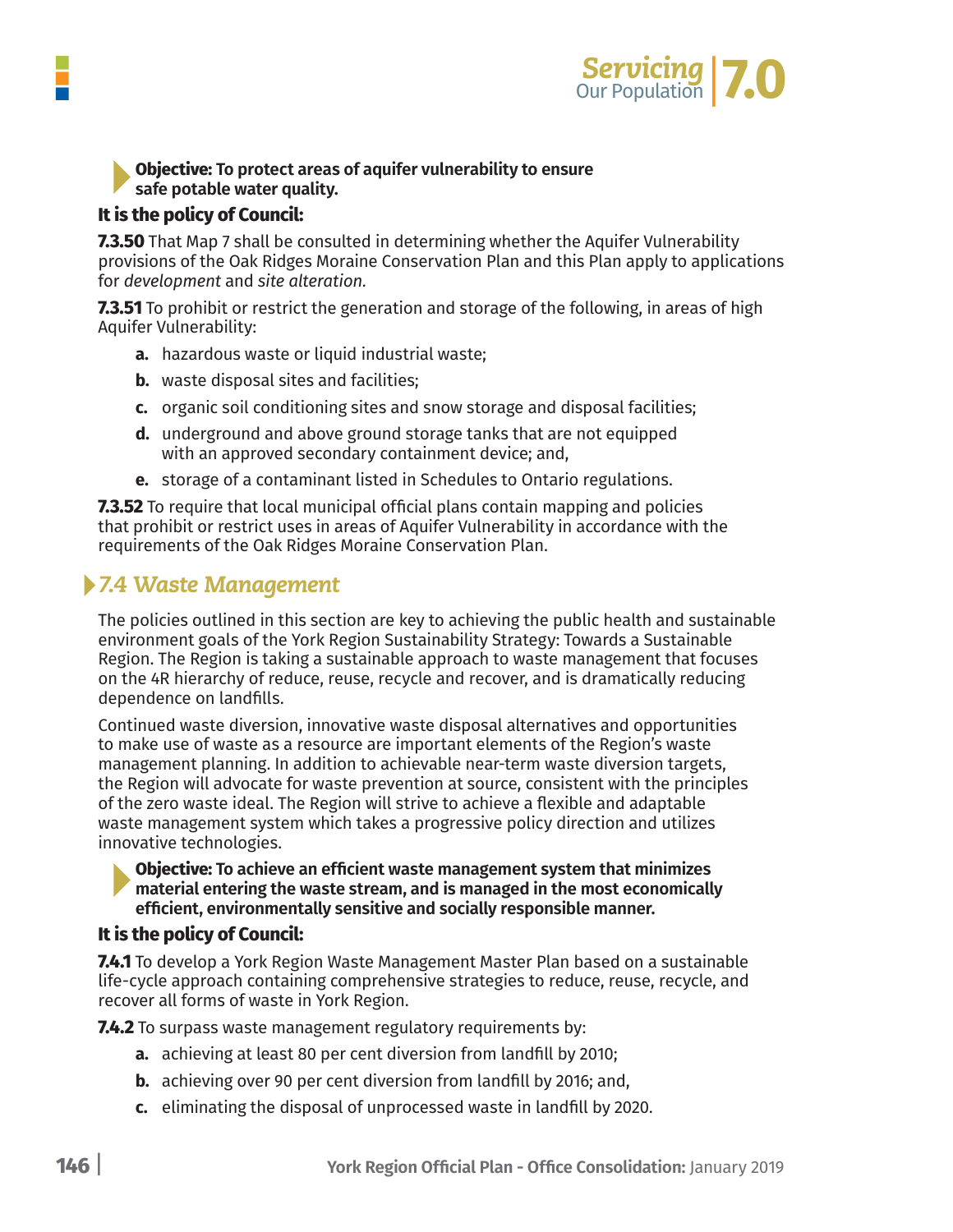

**Diversion from Landfill Rate** 



**7.4.3** To encourage the Province and Federal government to provide comprehensive packaging reduction and extended producer responsibility legislation that supports the goal of waste prevention.

**7.4.4** To work with local municipalities to achieve consistent delivery of waste management services across the Region.

**7.4.5** To work with local municipalities to develop and implement a comprehensive public awareness program, including waste reduction strategies, strategies to increase 4R participation rates and education regarding the environmental, economic and social effects of waste.

**7.4.6** To work with local municipalities to streamline and co-ordinate waste collection and diversion responsibilities to optimize program delivery.

**7.4.7** To require tripartite agreements with local municipalities and their collection contractors to encourage compliance with the Region's processing facility requirements.

**7.4.8** To achieve ISO 14001 environmental management system certification for Regional waste operations by 2012.

*ISO 14001 and ISO 9001 are internationally recognized standards of excellence for quality and environmental management and business practices.*

*York Region has been a leader in the implementation of these management systems in the municipal sector.*

*Key milestones include:*

- *∙ 2000: First in North America to apply the ISO 14001 to a wastewater distribution system (York-Durham Wastewater System)*
- *∙ 2001: First municipality in Canada to register five wastewater treatment plants to ISO 14001*
- *∙ 2001: Achieved ISO 9001:2000 registration for the York Water System (distribution system for City of Toronto and Region of Peel water)*
- *∙ 2002: Achieved ISO 9001:2000 registration for the North Water System (treatment and supply from production wells)*

**7.4.9** To require that all new multi-unit residential buildings incorporate three-stream waste collection capabilities.

**7.4.10** To work with local municipalities to require existing multi-unit residential buildings to participate in three-stream waste collection.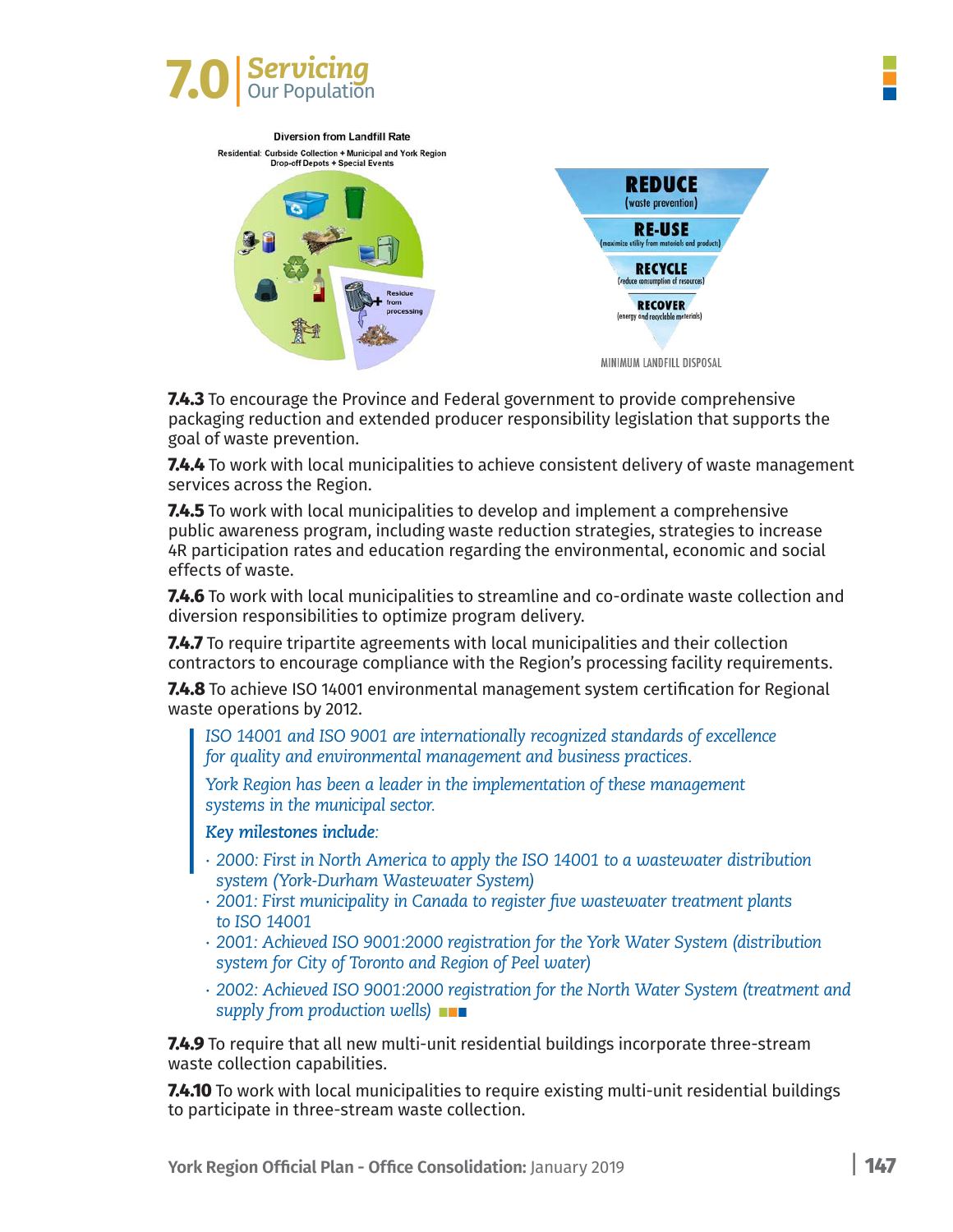

*An ISO 14001-based Environmental Management System is a tool enabling an organization of any size or type to:*

- *∙ identify and control the environmental impact of its activities, products or services*
- *∙ improve its environmental performance continually*
- *∙ implement a systematic approach to setting environmental objectives and targets*

*∙ achieve these objectives and targets, and demonstrate that they have been achieved International Organisation for Standardisation*

#### **It is the policy of Council:**

**7.4.11** To work towards three-stream waste collection in Regional facilities.

**7.4.12** To encourage the industrial, commercial and institutional sectors to develop waste reduction programs that support York Region's diversion goals.



*Extended producer responsibility is an environmental policy approach in which a producer's responsibility for a product is extended to the post-consumer stage of a product's life cycle.*

*Canadian Council of Ministers of the Environment* a sa Tanzania

#### **It is the policy of Council:**

**7.4.13** To encourage the Province to require waste reduction programs in the industrial, commercial and institutional sectors.

**7.4.14** To encourage the diversion of construction and demolition waste to meet or exceed the Region's diversion targets of policy 7.4.2.

**7.4.15** To investigate ways to reduce, reuse, recycle, and recover waste in Regional functions and facilities and incorporate reused or recycled material in operations and maintenance.

**7.4.16** To pursue environmentally responsible purchasing practices for Regional operations and services.

**7.4.17** To develop regular monitoring tools and operational policies in support of achieving substantial waste reduction in Regional operations and services.

**7.4.18** To require that the Region and its contractors follow socially and environmentally responsible waste management practices.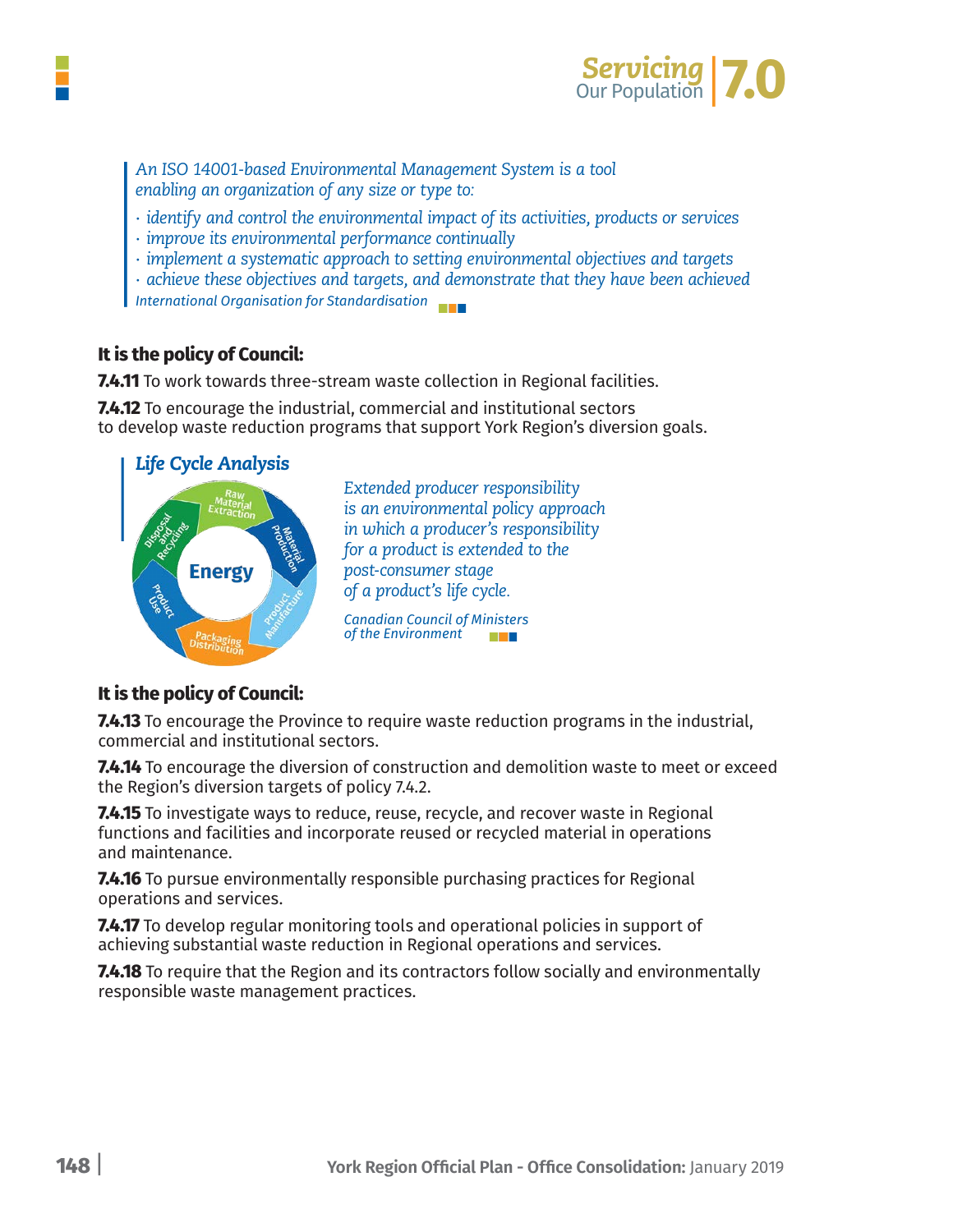

#### *Zero Waste Ideal*

*Zero Waste is a visionary manufacturing-based ideal focused on minimizing and avoiding the creation of waste throughout the production, packaging, use and end-of-life of goods.*

*Progress towards this ideal requires strong federal and provincial leadership on packaging reduction and full extended producer responsibility.*

*York Region's progressive waste management approach, including the 4R hierarchy with careful management of residuals, embraces this ideal and is derived from the York Region Sustainability Strategy: Towards a Sustainable Region.*

### **It is the policy of Council:**

**7.4.19** To pursue innovative energy-from-waste technologies.

**7.4.20** To pursue partnerships with local municipalities and other jurisdictions for shared infrastructure and resources to optimize efficiencies and provide consistent waste management programs across municipal boundaries.

**7.4.21** To promote local solutions for waste management and to ensure that the location of any new solid waste management facility has regard for public health and environmental impacts.

**7.4.22** That local municipalities shall work with the Province to track decommissioned landfill sites and sites contaminated by industrial and commercial activity, and that such sites be rehabilitated to an appropriate use.

**7.4.23** To require local official plans to identify all known closed and active waste disposal facilities and provide policies for development within or on lands in close proximity to such sites, and their future rehabilitation.

# *7.5 Energy and Utilities*

Connections to a wide range of both public and private utility networks, including facilities and corridors required for the transmission of electricity, gas and communication/ telecommunication services, sustain a high standard of living in York Region. It is important that these networks have regard for potential impacts on the surrounding area, including existing communities and the natural environment.

As the Region grows, additional utility infrastructure will be integrated with innovative technologies, renewable energy systems and energy conservation practices. York Region will lead the way by championing best practices for energy use and demand management.

**Objective: To demonstrate leadership in energy conservation and innovation, and to encourage the co-ordinated, efficient and safe integration of utilities to better serve residents and businesses.**

#### **It is the policy of Council:**

**7.5.1** To encourage utility networks that can adapt to emerging technologies, such as smart power grids, smart metering, and advanced telecommunications.

**7.5.2** To promote shared rights-of-way to minimize land requirements and increase the efficiency of utility construction and maintenance.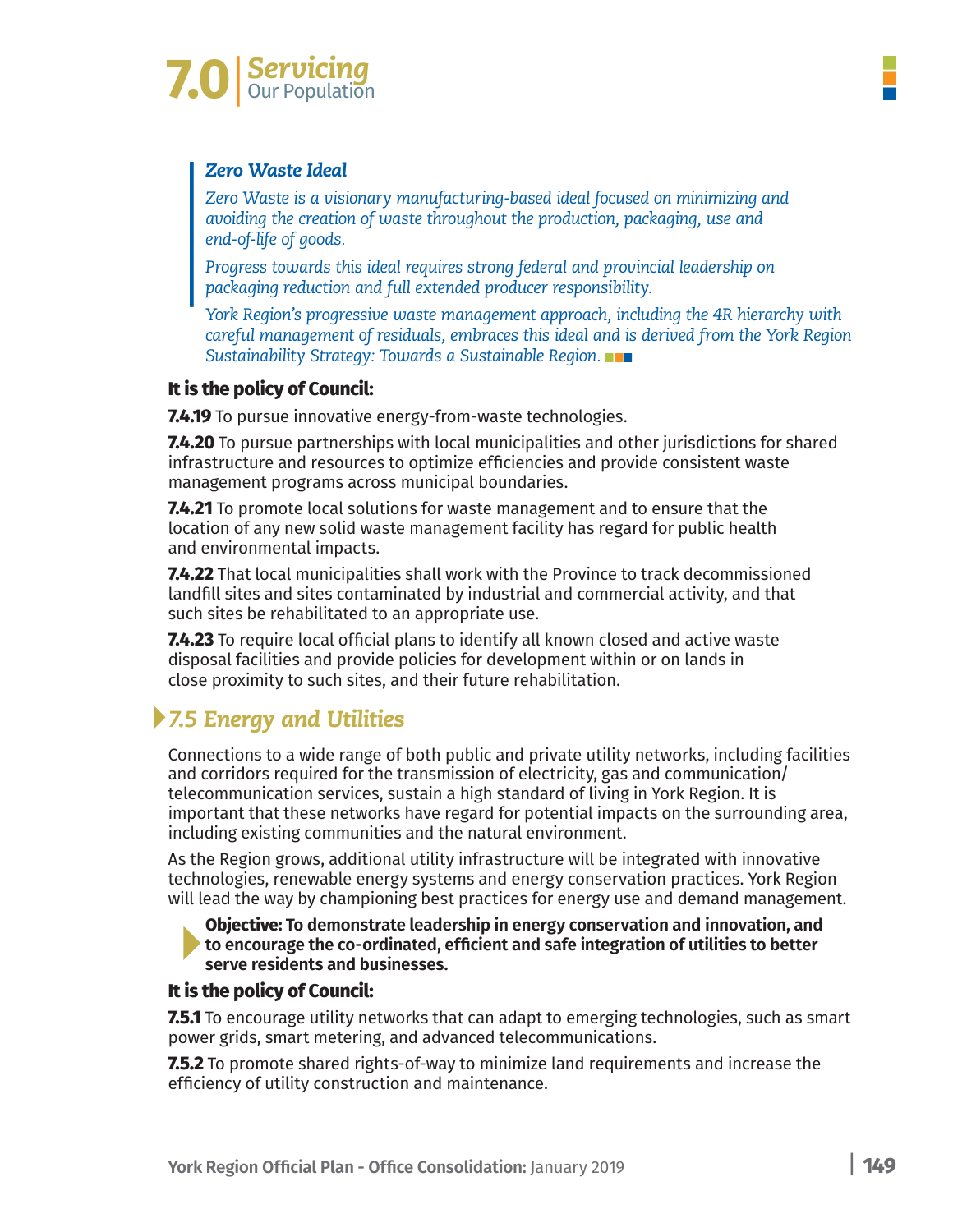

**7.5.3** To work with municipalities to identify and protect existing and proposed infrastructure corridors as determined through the Environmental Assessment process where applicable or identified in Provincial Plans to support expected growth within the Region and its neighbouring municipalities.



#### **It is the policy of Council:**

**7.5.4** To require local official plans to identify and protect infrastructure corridors for long term servicing needs, including and in compliance with corridors identified in Provincial Plans.

**7.5.5** To work with corporations, commissions, and government agencies responsible for the regulation, transmission and delivery of utilities to co-ordinate the provision of services, encourage the integration of utilities, and minimize exposure to electromagnetic fields.

**7.5.6** To require underground installation of utilities, where feasible, in *new community areas* and Regional Centres and Corridors, and to encourage buried utilities in the balance of the Region.

**7.5.7** To require local municipalities to engage cellular service providers early in the development process, to facilitate the integration of cellular transmission facilities with new buildings.

**7.5.8** To encourage the use of steel poles instead of lattice towers when it is not feasible to install major utilities underground or integrate cellular transmission facilities with buildings.

**7.5.9** To encourage complementary uses on utility corridors, such as trails, transit, commuter parking, community gardens, and appropriate vegetation.

**7.5.10** To engage local municipalities, local utilities and other stakeholders in the advancement of energy conservation, demand management, renewable energy systems and local generation.

*Energy policies are found in this section and throughout this Plan, including:* 

- *∙ Section 5.2*
- *∙ Section 5.4*
- *∙ Section 5.6*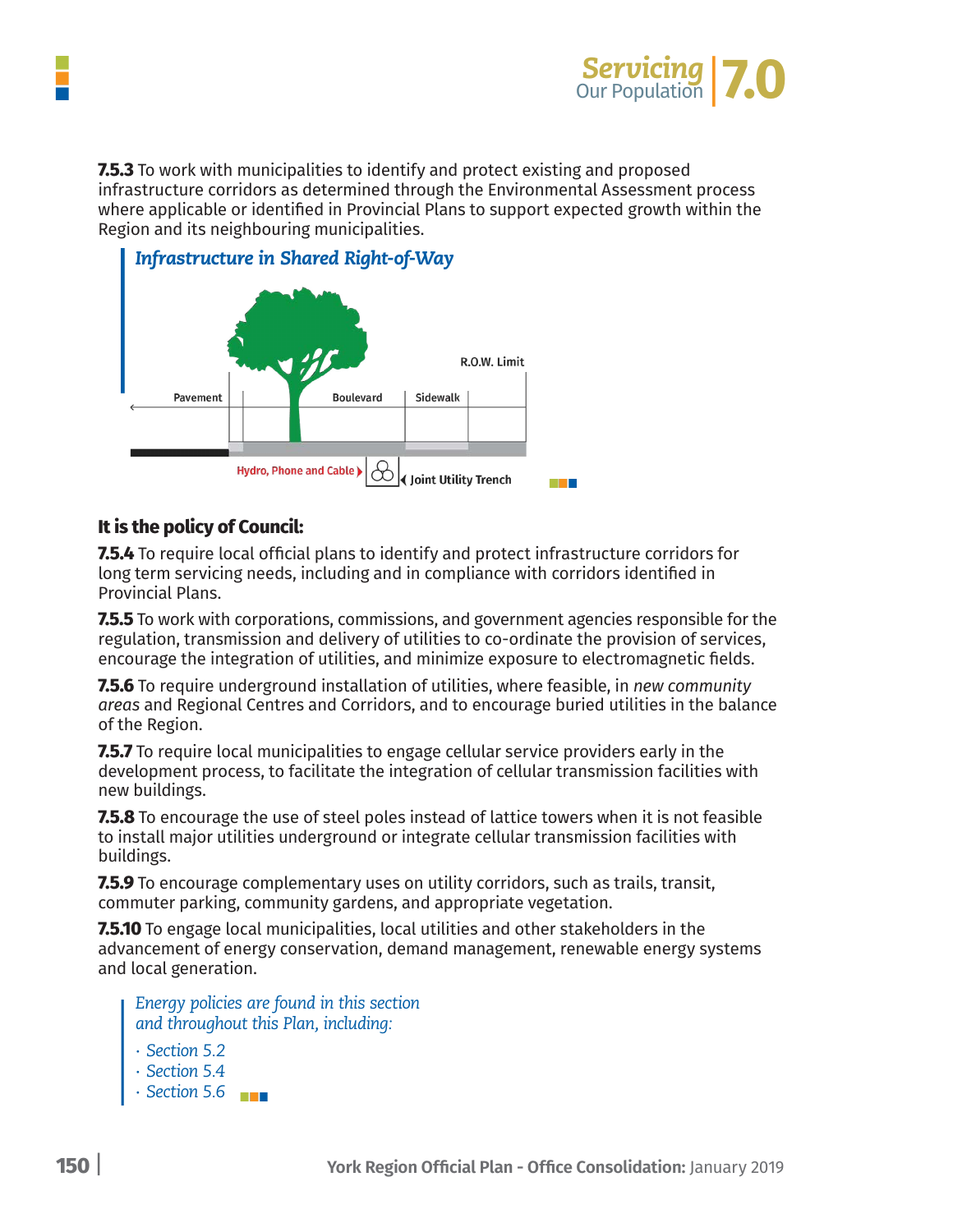

#### **It is the policy of Council:**

**7.5.11** To investigate the development of an Energy for Tomorrow program that raises awareness of the benefits of energy efficiency and conservation, and renewable energy systems in partnership with local utilities and other stakeholders.

**7.5.12** To encourage the land development, building and construction industries to obtain the expertise and training required to implement green building standards such as LEED® and ENERGY STAR®, and other emerging technologies.

**7.5.13** To advocate the Province for the elimination of coal generation and the promotion of demand management and *alternative energy systems* and *renewable energy systems* such as solar, wind, water, biomass, geothermal energy, energy-from-waste, local generation and district energy facilities.

**7.5.14** To work with local municipalities, the Province and other stakeholders to investigate suitable criteria for the construction and use of renewable energy systems within York Region.

**7.5.15** To advocate for flexibility in the Ontario Building Code to allow municipalities to set higher standards for energy and water efficiency, and the use of *renewable energy systems.*

**7.5.16** To demonstrate leadership in energy efficiency and the use of *renewable energy systems* and *alternative energy systems* in York Region operations, by:

- **a.** implementing progressively higher LEED® standards for all new Regional buildings, and re-examining these standards periodically;
- **b.** retrofitting existing Regional buildings to improve energy conservation and incorporate renewable energy sources;
- **c.** preparing an energy conservation and demand management plan;
- **d.** purchasing a portion of electricity used in Regional buildings from clean and emissions-free sources;
- **e.** investigating methods to reduce electricity use during normal- and high-demand periods;
- **f.** incorporating energy efficient technologies and alternative fuels into the Regional fleet, including transit, police and public works vehicles;
- **g.** developing and operating an energy-from-waste system for York Region; and,
- **h.** developing a tracking system to monitor and set a target to reduce greenhouse gas emissions from Regional operations.

**7.5.17** To encourage local municipalities, schools boards and conservation authorities to adopt sustainable building policies for all buildings and facilities.

**7.5.18** To permit on-site *alternative energy systems* and *renewable energy systems* for residential, commercial, institutional and industrial buildings and to work with local municipalities on design requirements.